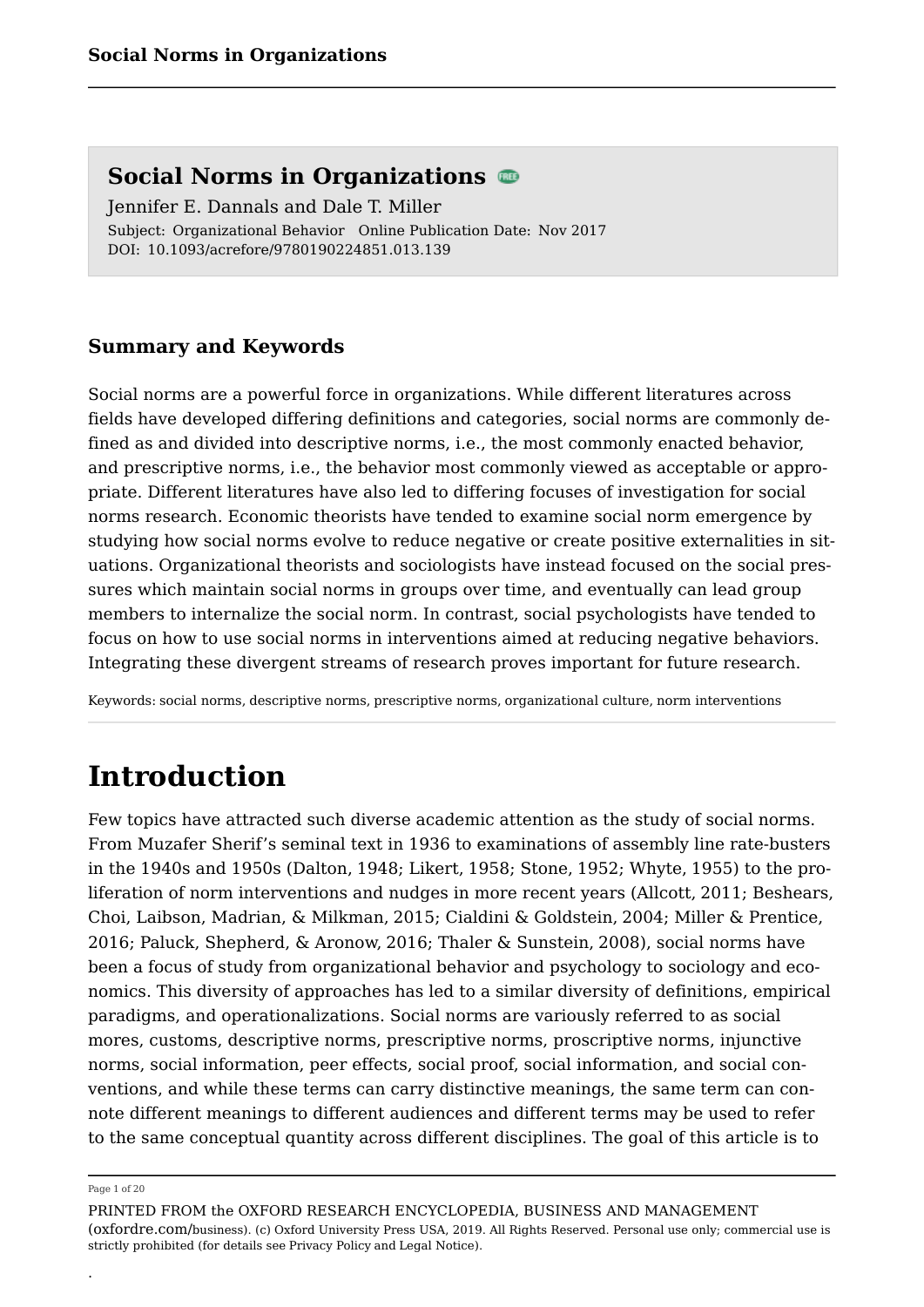review work on social norms, with a particular emphasis on organizationally relevant theories and findings, in order to offer insight into directions for future research.

## **What is a Social Norm?**

All definitions of social norms contain two components. First, a social norm usually connotes the existence or expectation of a behavioral regularity among a population. Second, the presence of a social norm suggests that others in the population are similarly aware of this expectation or behavioral regularity; thus not only does everyone at an organization tend to buy lunch at a restaurant, but everyone knows that everyone tends to do so. Given these two components, the various terms that reference social norms can be conceptualized along two dimensions: prescriptivity and scope.

The best-known distinction within social norms research is that between descriptive and prescriptive norms. Most simply, a descriptive norm is what people do, while a prescriptive norm is what people believe should be done (Cialdini, Reno, & Kallgren, 1990), though several additional considerations have been suggested for each type of norm. In its broadest and weakest form, any pattern of consistent behavior within a group or population can be considered a descriptive norm, from brushing one's teeth to staring up at the sky (c.f. Milgram, Bickman, & Berkowitz, 1969). Many definitions, however, build in a condition such that a descriptive norm is only a descriptive norm when an individual conforms to the norm based specifically on the expectation that a sufficiently large subset of others are conforming to the norm as well (Bicchieri, 2006). This condition, for example, might preclude the consideration of brushing one's teeth as a descriptive norm if an individual would continue brushing his or her teeth even if he or she learned that many others left theirs unbrushed. Brushing one's teeth would thus be a personal preference, or personal norm, rather than a descriptive social norm (Bicchieri, 2006). Fast forming or fleeting descriptive norms are often referred to as fads (Bikhchandani, Hirshleifer, & Welch, 1998), while long-term descriptive norms that are unlikely to change are often referred to as conventions (Bicchieri, 2006; Sugden, 1989, 2000).

Descriptive social norms are often thought of as a form of informational social influence in Deutsch and Gerard's (1955) typology because they offer information about what the best or most efficient course of action is in a given situation. There are two reasons people draw inferences about efficiency from descriptive norms. First, individuals can observe the majority behaving similarly and infer that they are doing so as a rational response to an outside exogenous force. For example, if an individual is walking from point A to C and sees most of the crowd progress via route B, she might infer that route B is the fastest route or that other routes are blocked. The descriptive norm is thus a heuristic means of determining the most efficient course. Alternatively, individuals can infer that the majority action is the most efficient not because of exogenous influences (e.g., the alternative route is blocked) but for endogenous reasons. For example, if everyone tends to walk on the right side of the hallway, this becomes the most efficient route, not because the left side is blocked but because coordinating in this instance is more efficient than al

#### Page 2 of 20

.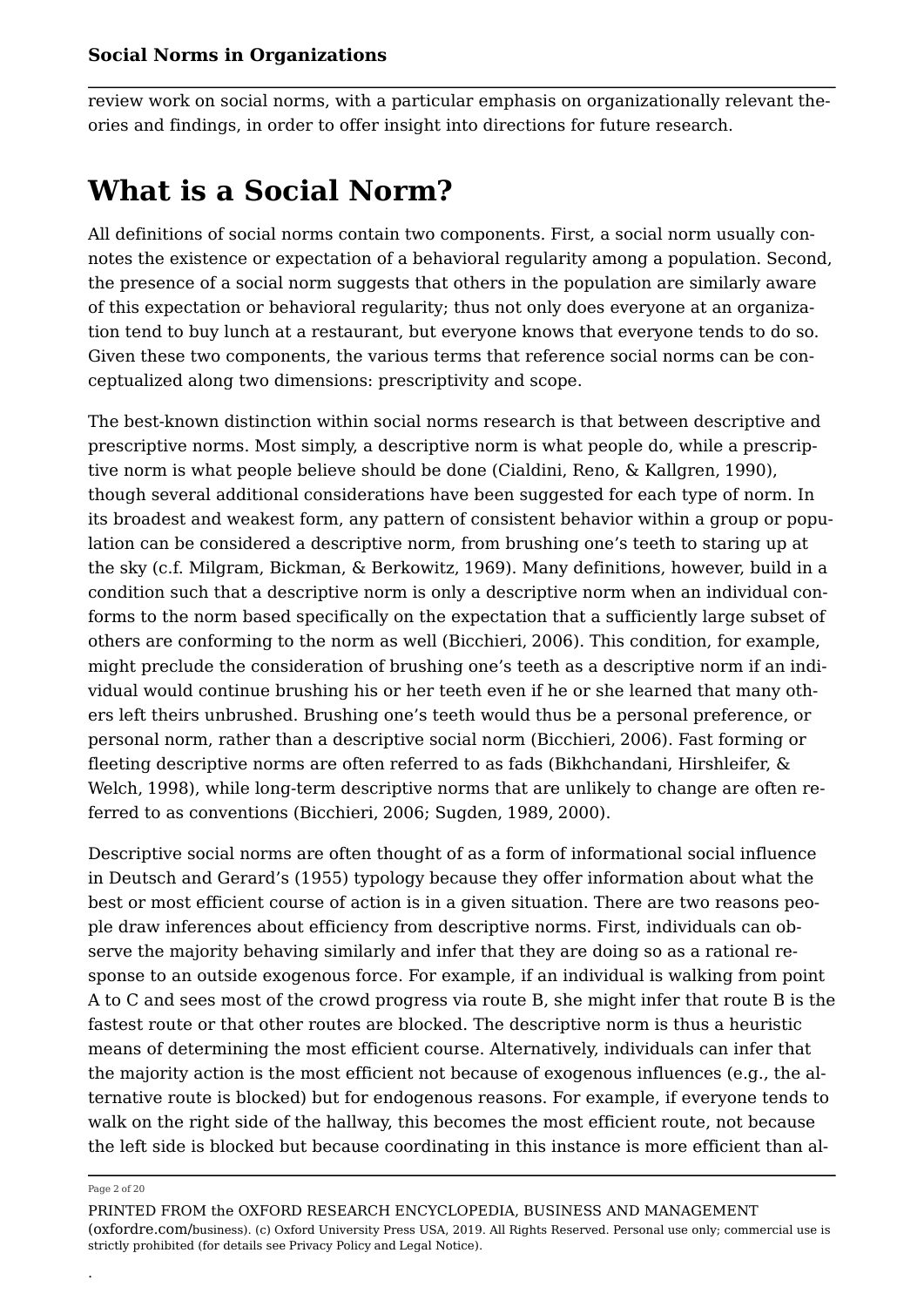ternating between paths. It is due to such cases that economists often refer to descriptive norms as the stable equilibria of coordination games (see Social Norms Emergence section). We will define a descriptive norm as existing any time a sufficiently large<sup>1</sup> portion of the population behaves within a similar range.

Theorists vary in how strong a distinction they place between descriptive and prescriptive norms. Some treat prescriptive norms as an attitudinal version of a descriptive norm. Just as descriptive norms describe the modal or average behavior in a group, the prescriptive norm is used to reference the modal or average attitude towards a behavior (Cialdini, Reno, & Kallgren, 1990). For example, Cialdini and colleagues (2006) contrast descriptive and prescriptive (referred to by the authors as "injunctive") information in an intervention to reduce theft of petrified wood in a national park. The descriptive norm described the common behavior—"Many past visitors have removed the petrified wood from the park"—while the prescriptive norm described the evaluative attitude: "Please don't remove the petrified wood from the park." In this case, the attitude reflected in the prescriptive norm contrasts with the behavior reflected in the descriptive norm: most people take petrified wood, but most people agree people shouldn't remove petrified wood.

Some theorists take this distinction a step further. For them, if a descriptive norm describes a state in which most individuals perform a certain act, a prescriptive norm exists to the extent that these individuals expect each other to perform this act, endow the act with reputational significance, and may be willing to punish those who deviate (Bicchieri, 2006; Birenbaum & Sagarin, 1976; Hechter & Opp, 2001). This definition of prescriptive norms is sometimes used to designate certain actions, such as driving on the right or left side of the road based on the country, as non-prescriptive. Though such actions carry a clear "should" or "ought"—as in, one should drive on the right side of the road in the United States—this is based on the outcome of coordination rather than the outcome of a more moral or aspirational "ought," which suggests that the former is the result of a descriptive norm and the latter the result of a prescriptive norm (Bicchieri, 2006). Few theorists, however, maintain such a strict division between the two "oughts."

More common is a distinction of intensity rather than type, such that driving on the right side of the road, although a prescriptive norm, is of a lesser intensity than the prescriptive norm not to harm another person (Krupka & Weber, 2013). At the highest intensity of prescriptive norms (or proscriptive norms if the norm focuses on prohibition rather than encouragement; see Janoff-Bulman, Sheikh, & Hepp, 2009), norms may be referred to as social mores (Anderson & Dunning, 2014; Gibbs, 1965), moral norms (Monin, Sawyer, & Marquez, 2008), or taboos (Tetlock, Kristel, Elson, Green, & Lerner, 2000). However, scholars vary on whether they consider a moral prescription to be qualitatively different from a prescriptive norm (Kreps, 2015) or merely a more intense form of a prescriptive norm (Gibbs, 1965). We will define prescriptive norms as existing in a situation any time individuals have a shared range of behavior that they evaluate as appropriate or acceptable and use as a standard to evaluate others.

#### Page 3 of 20

.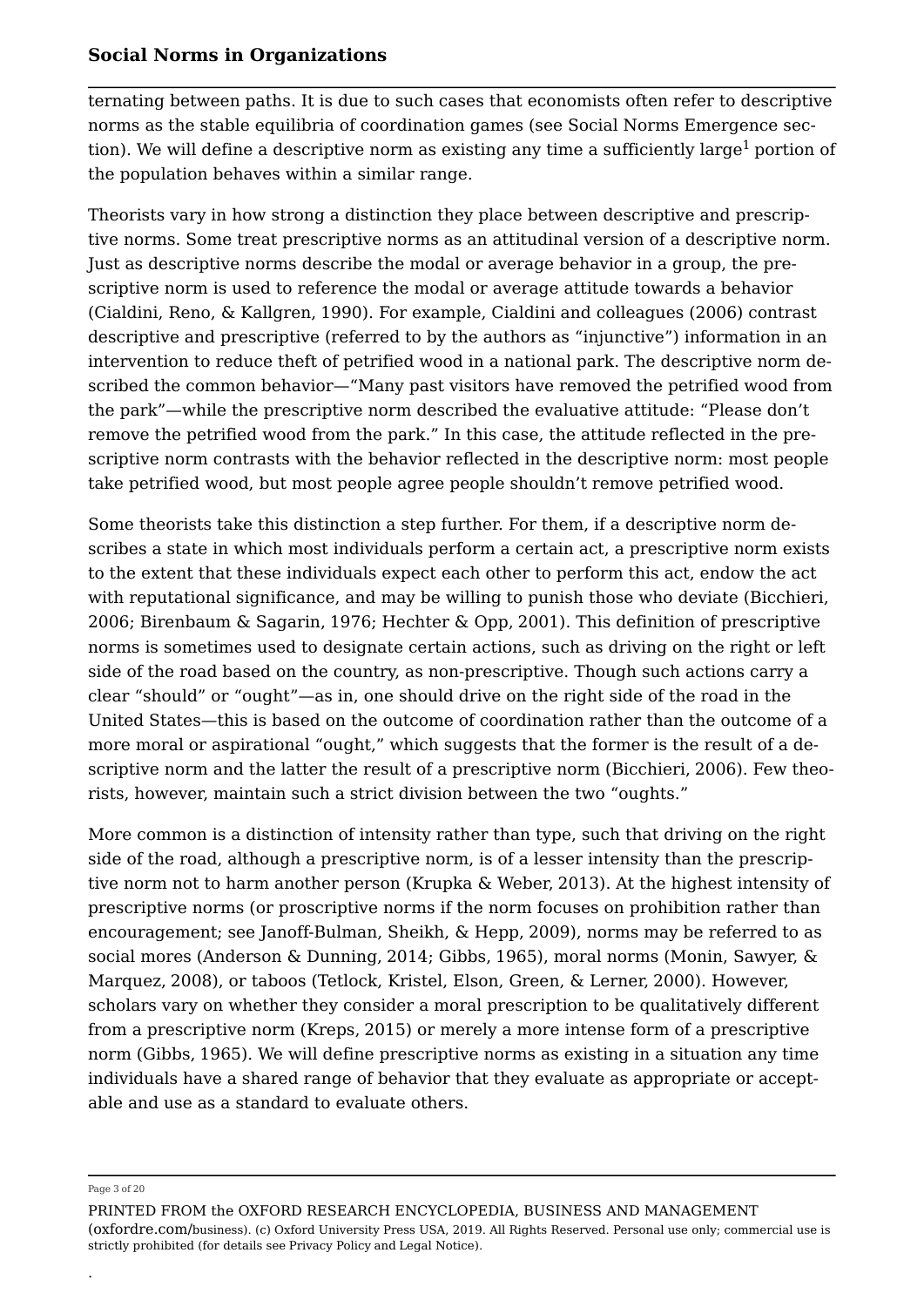Researchers have also categorized social norms, both prescriptive and descriptive, by the level of population to which they apply. Most broadly, individuals might refer to norms that differ between Eastern and Western countries (Morris, Hong, Chiu, & Liu, 2015) or describe countries based on their propensity to have a tighter or looser normative climate (Gelfand, Raver, Nishii, Leslie, & Lun, 2011). At this level, researchers generally refer to a cultural norm or a set of norms and values that define a culture. Organizational cultures fall below these international or national cultures in scope. In the same way that the national culture encompasses more than just a set of norms, all research on organizational culture cannot be categorized as research on social norms. Much of it, however, invokes implicitly or explicitly some notion of social norms. For example, in their assessment of fit between personality and organizational culture, O'Reilly, Chatman, and Caldwell (1991) enumerate a series of organizational culture components. While some, such as "careful," are predominantly describing diffuse organizational values, others, such as "competitive," "aggressive," or "long hours," can be considered organizational norms as well as values. For example, an individual in an organization might observe others trash-talking, sharing feelings of professional envy, or even sabotaging one another and infer that inter-employee competition is a descriptive norm in the organization.

Very long-lasting social norms in organizations are frequently referred to as institutionalized, and a separate body of literature examines how institutionalization of what have become arbitrary practices shapes organizational structures and logics (DiMaggio & Powell, 1983; Dobbin & Kelly, 2007; Selznick, 1996, Zucker, 1977). When social norms apply to multiple situations but are not explicitly bounded by a certain institution or organization, researchers often refer to them as the social climate (Paluck & Shepherd, 2012).

Across each of these broad-scope social norms, one feature remains consistent: a social norm must always have a defined reference group. *Reference group* is a term coined by Sherif (1936) to refer to the set of individuals who form one's frame of reference for a given norm. In an experiment, the reference group may be the other participants or confederates who are visible. In other situations, the reference group might be one's work team, classroom, school, organization, political party, socioeconomic class, race, gender, or nationality. A reference group might be the individuals in one's immediate vicinity who are experiencing the same external situation, in which case one might directly observe others in order to infer the norm. When social learning via direct observation is impractical, individuals may evaluate the reference group from media sources (Paluck, 2009; see Paluck et al., 2015 for caveats).

In addition to the descriptive versus prescriptive distinction (sometimes referred to as the type of norm) and a distinction of the scope of the norm, there are several other features that one can consider when categorizing social norms. Norms can be categorized by their content, such as recycling (Goldstein, Cialdini, & Griskevicius, 2008), bullying (Paluck, Shepherd, & Aronow, 2016), drinking (Prentice & Miller, 1993), and punctuality (Dannals & Miller, 2017), as well as many, many others. Even norms with the same content can be categorized by the direction or localization of this content. For example, a number of different organizations are likely to have norms around punctuality, but some are more

#### Page 4 of 20

.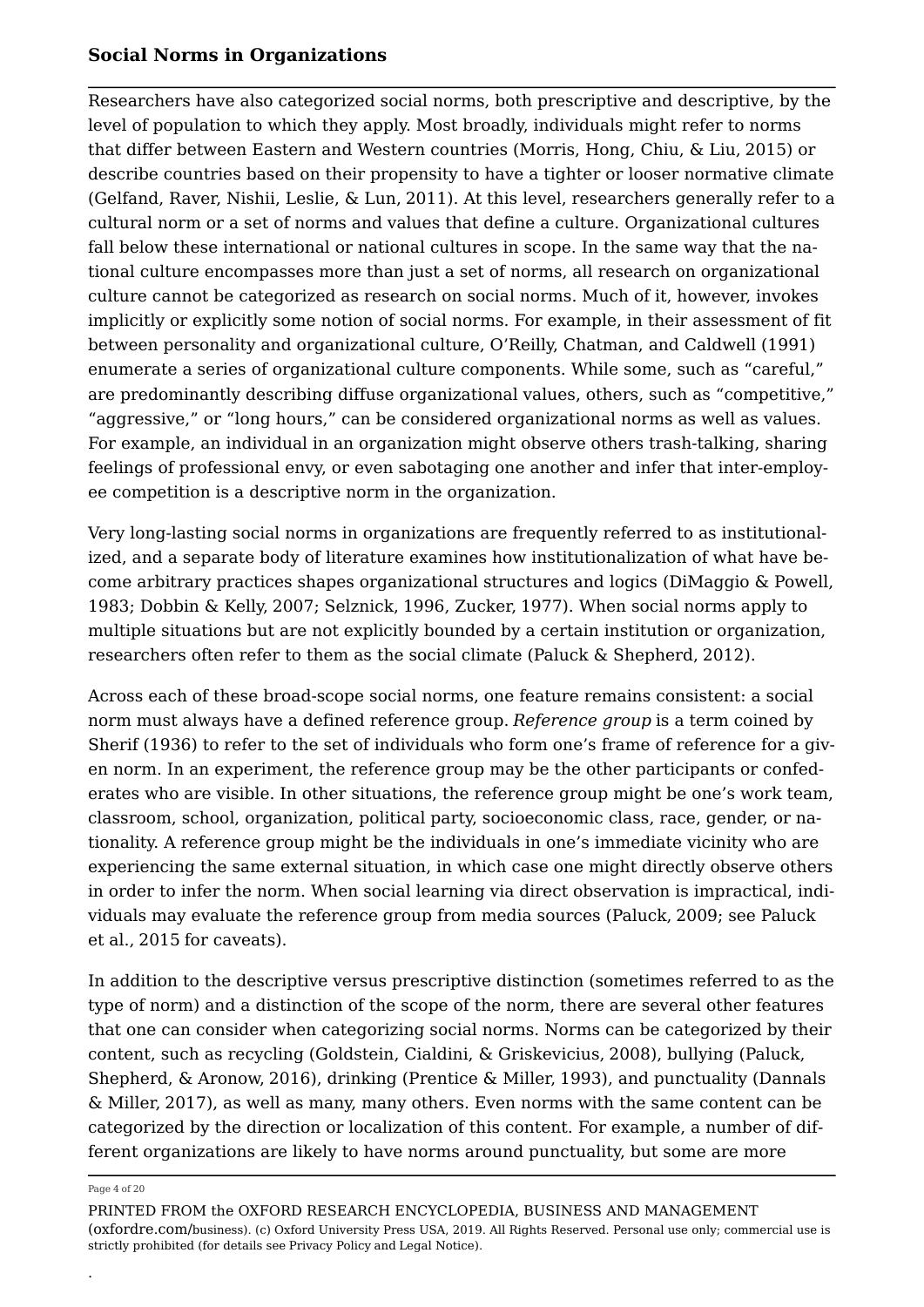strict, with the descriptive norm being to arrive early or precisely on time, whereas others are more lax, with the descriptive norm being to arrive within five to ten minutes of a meeting's start time.

Norms can also be categorized by their strength within a group. Chatman (2010) defines norm strength as the importance or prevalence of the norm relative to other norms within the group. If a social group is defined by a group prototype, such a prototype can be conceptualized as a hierarchy of relevant norms and schemas (Hogg & Reid, 2006). The most critical norms, or those evaluated as having the greatest importance in this hierarchy, are categorized as stronger norms. Norm strength is sometimes also used to refer to the amount of variance present in related group behavior, with greater variance associated with weaker norms and tighter distributions of behavior associated with stronger norms (Sørensen, 2002). Though these two definitions of norm strength may frequently covary in reality, they are conceptually distinct and thus worth distinguishing.

The remainder of this article is divided into three parts, each part devoted to one stage in the life of norms in organizations. The first reviews theories of social norm emergence, including theories of why norms emerge as well as how different groups may develop systematically different norms. The second reviews theories and research on social norm maintenance, including theories of internalization and pluralistic ignorance. The third offers an overview of research on social norm interventions, including using social norms to change counterproductive behavior.

## **Social Norm Emergence**

Social norm emergence, or social norm evolution, receives the greatest attention in economic theory and research. In economic theory, the most pervasive explanation of social norm emergence takes a functional perspective, sometimes referred to as the rational perspective or the instrumental view of norms (Hechter & Opp, 2001). These theories suggest that social norms form to solve social dilemmas by encouraging positive externalities (benefits for others) and discouraging negative externalities (costs for others; Bicchieri, 2006; Schelling, 1980; Ullmann-Margalit, 1977; Young, 1993). As an example, take the prisoner's dilemma, an economic game in which the Nash Equilibrium is for each player to choose to defect from the other, creating negative externalities for each other and leaving neither with the optimal payoff. If one is playing a repeated prisoner's dilemma, then both parties are better off when both parties cooperate repeatedly, creating positive externalities for each other. It would therefore behoove both parties for a cooperative norm to exist that signals to each that cooperation will be rewarded rather than betrayed. Axelrod (1986) argues via simulation evidence that a cooperative norm can emerge and become stable in such situations, so long as a meta-norm is present in which individuals are willing to punish those who fail to punish defectors in the game. Bicchieri, Duffy, and Tolle (2004) suggest that even absent a meta-norm, if one assumes a heterogeneous population of strategic decision-makers with regular updating of strategy, a cooperative norm can emerge in a modeled repeated trust game, where cooperation is similarly

#### Page 5 of 20

.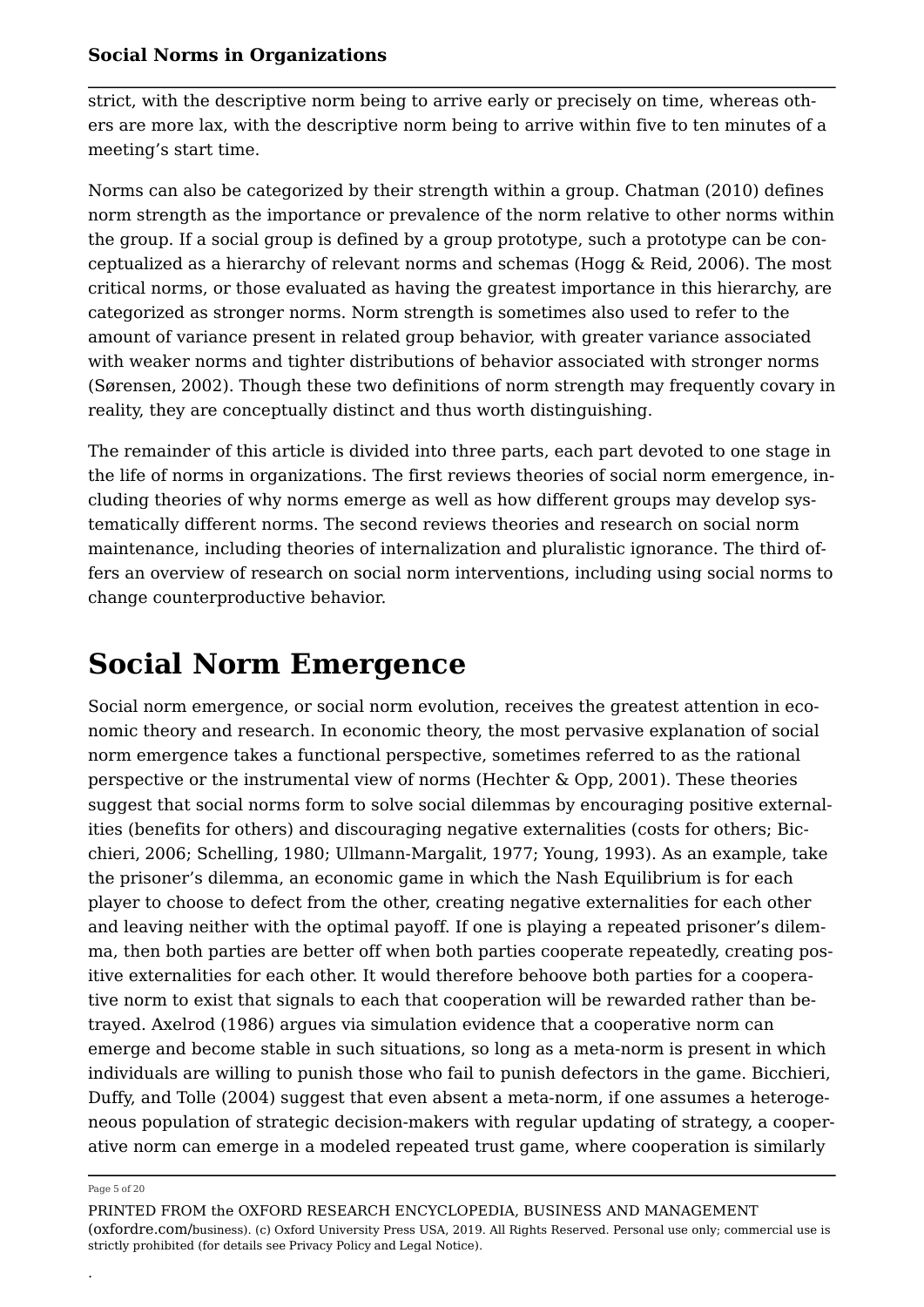necessary for optimal payoffs. Alexander (2007) further models how boundedly rational agents, who might only use an updating strategy that copies the most productive strategy they happen to observe, can over time develop stable norms of cooperation, trust, and fairness in different network structures.

Though these models tend to focus only on economic games and their related norms (e.g., fairness, reciprocity, cooperation), it's easy to see how other situations might be modeled in such social dilemmas. For example, one can view standing in line in a crowded marketplace as solving a "tragedy of the commons" dilemma: every individual is better off if they are able to cut in line and become first, but no one will be able to make a purchase if all other individuals cut in line. A functionalist perspective would suggest that the norm of standing in line (queuing), widely recognized as consistent across situations (Milgram, Liberty, Toledo, & Wackenhut, 1986), evolved to solve such a problem. All individuals agree to stand in line and sanction those who cut the line, thus solving the public goods problem. It's easy to imagine such functionalist perspectives applying in organizational structuring. For example, turn-taking in speaking during meetings might emerge as a norm to solve the "public goods" dilemma: everyone wants to offer their opinion, but if everyone speaks at once, no one can offer their opinion.

Functionalist explanations are persuasive but frequently insufficient, because they cannot explain how inefficient or suboptimal norms manifest (Bicchieri & Muldoon, 2014). However, studying norm emergence without such an instrumental framework proves very difficult. Economic theories of norm emergence use tightly defined situations, economic games, in which the possible actions are clearly defined, such as to defect or to cooperate, and the utilities of these actions are similarly clear. Furthermore, within their experimental paradigms, they can control all features of the population, such as whether there is shared history between the players and whether there is a possibility of future interaction. Without such controls, the study of norm emergence is complicated. For example, psychological researchers may try to create a norm in a laboratory, but norms are notoriously hard to create in such environments (e.g., Asch, 1951; Sherif, 1936), both because of the artificiality and the brief time frame. In order to model a longer time frame, economists might run probabilistic simulations (Axelrod, 1986) or serial game interactions where each interaction is only one short decision but neither is a viable methodology once the norm created moves beyond game scenarios. Studies of norm emergence in the real world frequently appear as case studies in which a particular norm emerged in a particular situation and group (e.g., Elias, 1939), but generalizing to a broader theory from such cases is a daunting task.

Several organizational researchers have taken new perspectives on this task. Bettenhausen and Murnighan (1985, 1991) examine how individuals in new groups apply norms observed in previous situations to negotiate new norms for the new group. They refer to this as an experiential anchoring model of norm formation. While this does not attempt to explain norm formation vs. non-formation in the same way that economists might ask why a norm of cooperation emerged in situation A but not in situation B, it does put forward a theory to explain why a specific norm might be more likely to emerge in group A, while a

#### Page 6 of 20

.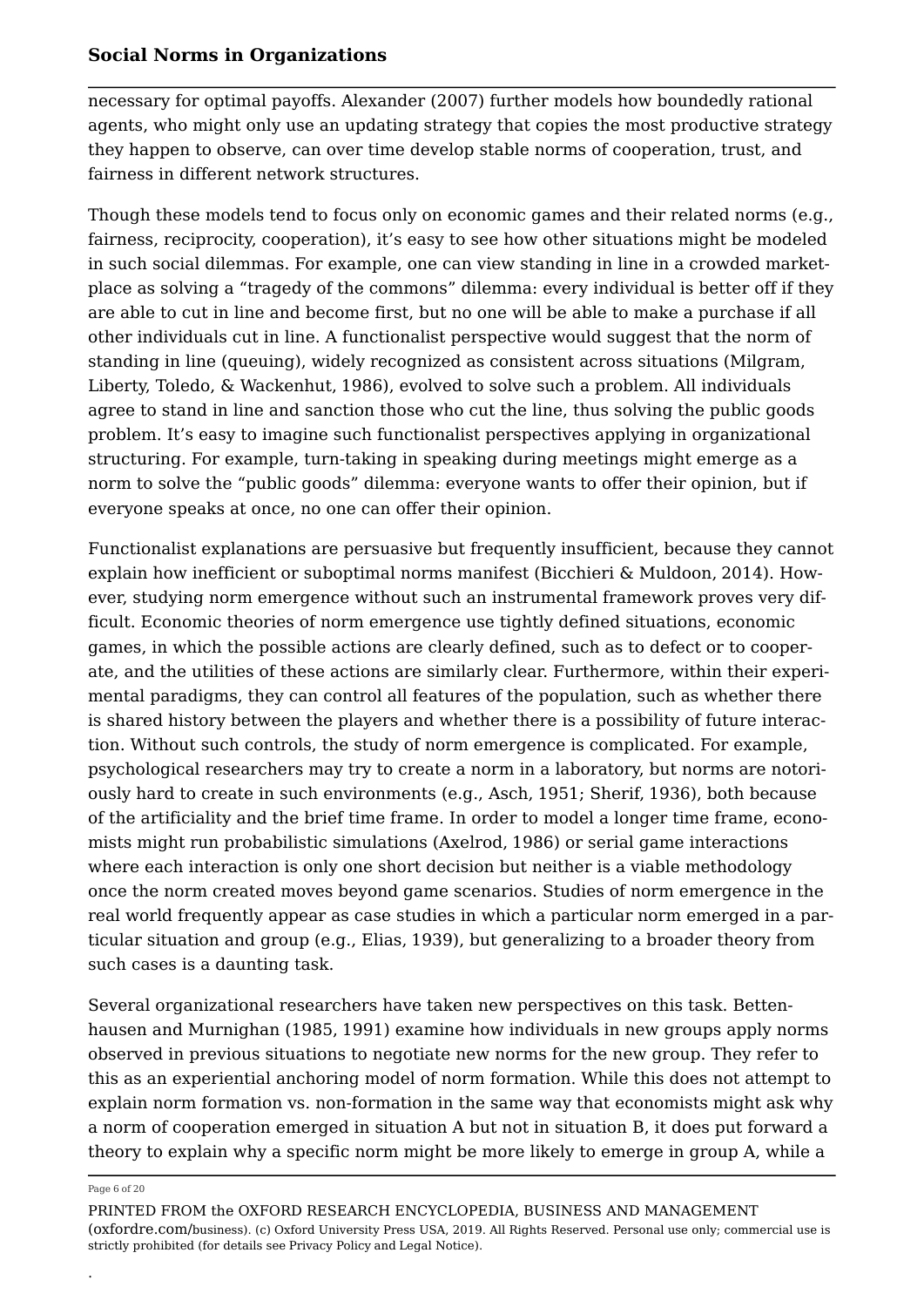different norm is more probable in group B. Their framework is similar to Kahneman and Miller's (1986) Norm Theory, which suggests that norms emerge via cognitive construction of likely counterfactuals. Chatman and Flynn (2001) also examine how features of a new group can affect the emergence of social norms, focusing on demographics rather than past schemas or experiences. They suggest that demographically heterogeneous work groups have greater difficulty establishing strong and cooperative social norms, but that this effect may fade over time as group members develop greater trust in each other.

A major step awaiting social norms research is integrating research on social norm emergence in economics with research on individual appraisals of new situations in psychology. Since Bettenhausen and Murnighan (1991), few organizational scholars have examined how norms emerge naturalistically in teams. Economists have put forward several models describing how norms might emerge as coordination mechanisms, but teams might frequently fail to reach the coordinated equilibrium. By examining what factors might speed or stall the formation of these norms, researchers could make a substantial contribution not just to organizational research but to the integration of scholarship across disciplines.

## **Social Norm Maintenance**

Once a norm has been established in a group it can be remarkably sticky or bizarrely fleeting. Social norm maintenance refers to the processes by which a social norm persists over time in a population. In order for a social norm to be maintained, newcomers must adopt the norm and tenured members of the group must maintain their allegiance to it. What drives the maintenance of social norms within a given group and situation? In answering this question, it is necessary to revisit the reasons individuals conform to social norms in the first place.

Most theories suggest that conformity to social norms in the short term is due to some combination of an individual's desire to avoid the expected social punishment attendant on breaking a norm and an individual's desire to garner the positive social evaluation or status that accompanies some act of conformity. In economic games, the threat of economic repercussions from other group members (Fehr & Fischbacher, 2004) or from a third party (Nakashima, Halali, & Halevy, 2017) motivates the establishment of cooperative norms, which are maintained even when the sanctions are removed supposedly by the negative message the earlier sanction conveyed to a would-be deviant. Threats of social exclusion or social judgment can be strong enough to motivate individuals even to deny obvious truths, as demonstrated by Asch's (1951) famous experiment in which hearing confederate judgments induced participants to indicate that a short line was in fact the longest displayed. Individuals may be further motivated to conform in hopes of garnering respect or prestige from other group members (McAdams, 1997). As Hogg and Terry (2000) suggest, prototypical individuals are more likely to be chosen as group leaders, and thus individuals may follow the practice of conforming in order to better advance in organizations.

#### Page 7 of 20

.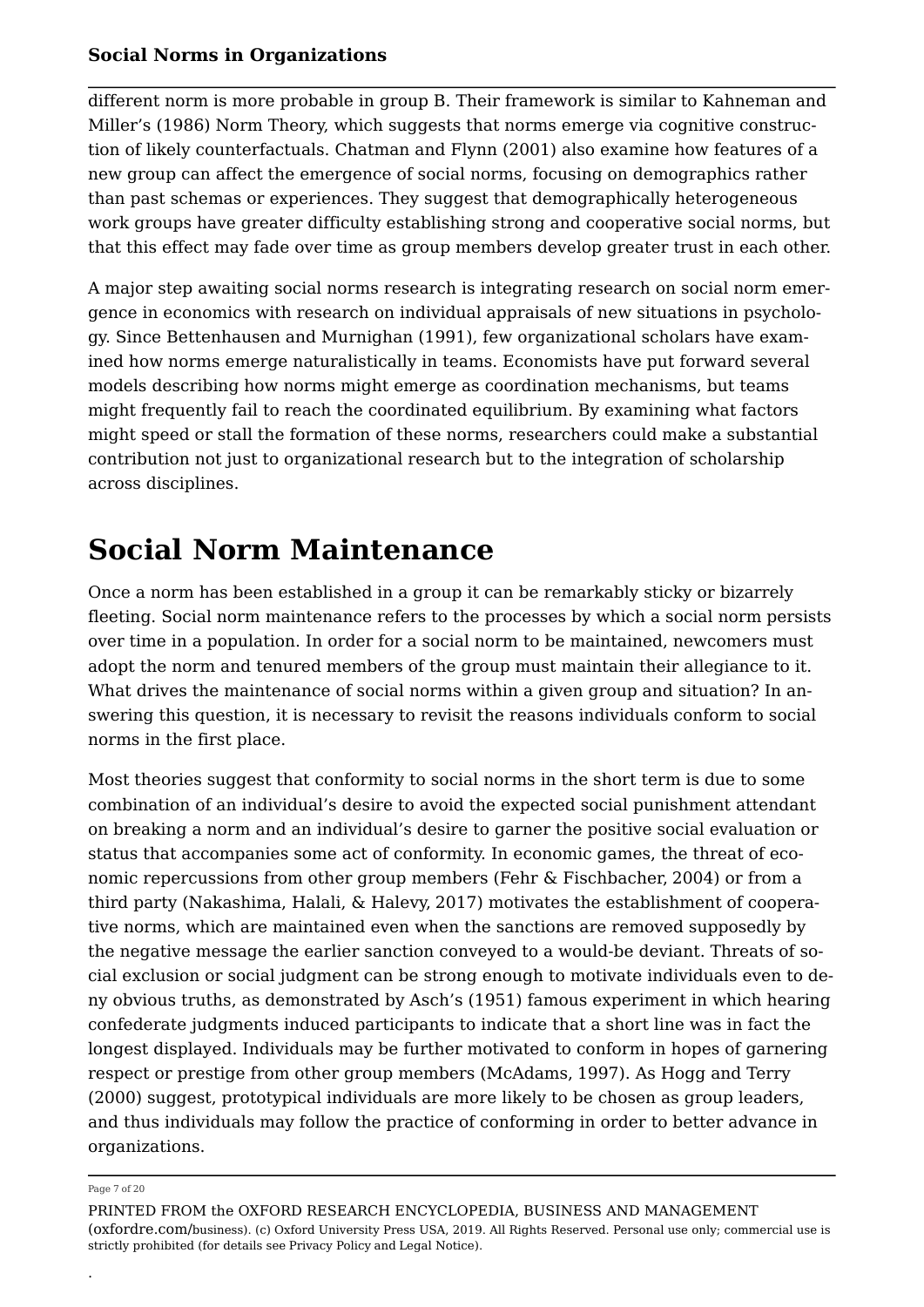We have described various forms of influence that normative forces can exert, but how accurate are group members at identifying the prevalent behaviors and attitudes of their peers? Sometimes not very, it turns out. For one thing, in many cases individuals may rely on prior experiences rather than expend cognitive energy monitoring for changes in the normative climate. Because of this, just as norms bleed over from situation to situation when individuals apply previously accurate schemas (Bettenhausen & Murnighan, 1985), norms may persist in situations even when individuals no longer endorse them. Jacobs and Campbell (1961) modified the experimental procedure used by Sherif (1936) in his famous experiments using the Autokinetic Effect, adding in multiple generations of participants in order to examine this question. They found that arbitrary norms set by the first group persisted even after the original confederates were replaced in the second and third generations. Zucker (1977) further developed this design by adding organizational features to the instructions in certain conditions. By priming participants to act as if they were part of an office or organization, Zucker (1977) demonstrated that arbitrary norms persist even longer than Jacobs and Campbell (1961) would predict when individuals are in a more organizational or institutional mindset. This suggests that in organizations, norms, once established, may be particularly sticky and hard to change, because the organizational context itself communicates an expectation of stability in actions.

Norms are also likely to persist when individuals misperceive the support for the social norm. Prentice and Miller (1993) describe a case of pluralistic ignorance around student alcohol use. In cases of pluralistic ignorance, individuals privately disapprove of the norm but believe that other group members continue to endorse the norm (Allport, 1933). For example, individuals may privately wish to drink less alcohol but believe that their peers endorse the norm to drink more alcohol. This misperception of the norm not only strengthens the norm via direct conformity—individuals are more likely to drink more themselves when they believe others endorse their doing so—but also because individuals who misperceive the norm become more likely to support the meta-norm. For example, even if individuals wish to be drinking less, pluralistic ignorance may motivate them to not only drink more themselves but also subtly enforce the norm on others who are not drinking enough, thereby redoubling the norm's maintenance.

Over time, norms may be maintained because individuals internalize these persistent social pressures from external forces to internal preferences (Parsons, 1951). For example, women may internalize societal conventions of dress so that they become a woman's internal preference for how to dress (Stephan et al., 2008). Few women would suggest that high heels are the most utility-maximizing footwear, and yet the majority of women continue to wear them on a regular basis, particularly for formal or business occasions. Furthermore, though some women undoubtedly acknowledge that wearing high-heeled shoes is only done out of convention, many have internalized the preference for heels to the point where they enjoy wearing them and may incorporate wearing high heels as a part of their identity. It seems improbable that this preference is unrelated to social norms—given that, for example, they may change their minds if a majority of their peers start ex

#### Page 8 of 20

.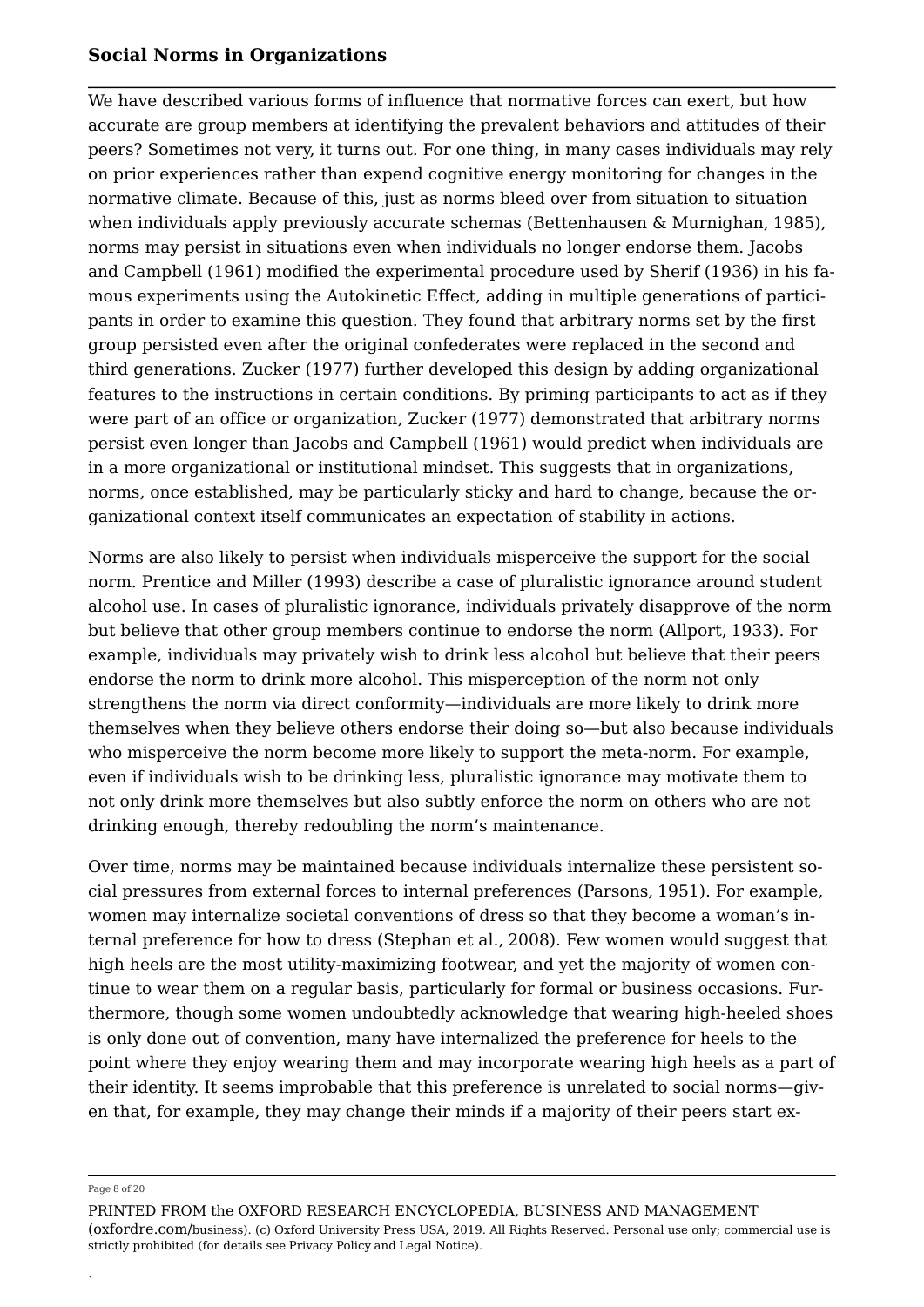pressing distaste for heels—but it nonetheless goes beyond pure social norm conformity and toward a more basic and internalized preference.

Even absent these naturalistic norm maintenance mechanisms, organizations expend considerable effort to maintain social norms that they believe improve performance. Strong corporate cultures are touted as a good way of inducing compliance in organizations, often obviating the need for costly economic incentives (O'Reilly & Chatman, 1996). O'Reilly and Chatman (1996) outline three features of organizational cultures as mechanisms for social control, the second of which, "managing the informational context" (p. 175) is strongly reliant on management's ability to construct and reinforce social norms via symbolism and goals. Countless ethnographies and other studies of corporations suggest that organizations from General Motors and Toyota (Adler, 1993) to Procter and Gamble (Collins & Porras, 1994) and Disney (Van Maanen, 1991) develop organizational structures, as well as extensive onboarding procedures, in order to leverage normative pressure to shape employee behavior for profit maximization.

# **Social Norm Acquisition**

There are various reasons both for group members to conform to group norms and for group norms to persist, but how do newcomers learn the relevant norms that ensure the perpetuation of the status quo? The predominant theories suggest that individuals learn social norms via social learning whereby they observe others and enact behavior that others seem to approve of or endorse, while avoiding behavior that they see results in punishment (Bandura, 1973). Individuals use several strategies to determine what others in a situation seem to endorse. Evolutionary theory suggests that individuals sometimes simply adopt the most common observed behavior as an indication of the best or most efficient course of action (Henrich & Boyd, 2001). Some research suggests that instead of the general mean or mode of a group's behavior, individuals may give special weight to social referents, or individuals with a particular network position that offers them greater attention and therefore influence (Paluck & Shepherd, 2012; Paluck, Shepherd, & Aronow, 2016). Shared by all of these theories is the assumption that individuals are motivated to learn the social norm in the new situation in order to avoid social punishment, one implication of which is that slow employee turnover will enhance the capacity of organizations to maintain norms.

The process of learning and updating one's perception of social norms offers new avenues for research. While some research suggests that individuals focus on the average or modal behavior, other research suggests that the behavior of some group members is weighted more than others (Paluck & Shepherd, 2012). There are various features of an individual that can give him or her greater influence in determining social norms. Status and visibility are two obvious features, and while theories and research have shown that highly visible individuals are more likely to influence norms (Paluck & Shepherd, 2012), further research is necessary to establish whether these features exert their influence through similar or distinct psychological pathways. Further research is also necessary to

#### Page 9 of 20

.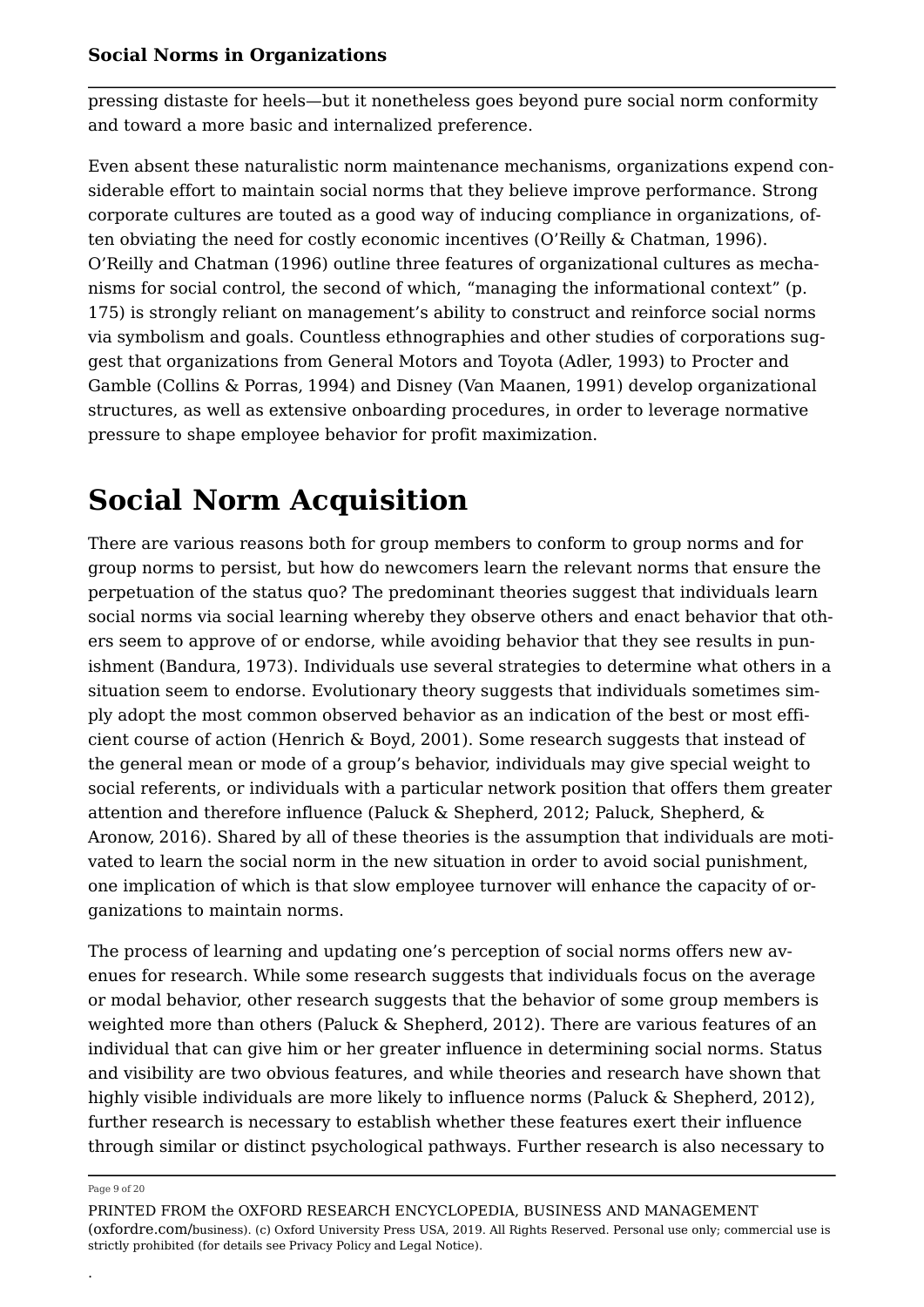clarify the role of leaders in shaping and conveying social norms. Leaders are both exempt from social norms (Abrams, Randsley de Moura, Marques, & Hutchinson, 2008) and signals of social norms (d'Adda, Darai, Pavanini, & Weber, 2016). By delving into the individual psychology of norm perception, researchers can gain insight into how norm are maintained and evolve over time.

## **Social Norm Interventions**

Often, social norms fail to discourage or may even encourage nonoptimal behavior. Given the power of social pressure to motivate conformity, many researchers, in organizations and other social groups, have used social norm information to intervene and modify behavior. This section reviews the three steps researchers and managers face when designing successful norm interventions. First, they must evaluate whether norms are currently a factor in individuals' decisions. In some cases, individuals might not naturally consider norms as a factor in their decision, making the interventionist's task twofold. Second, interventionists must evaluate the current normative climate in order to determine whether an intervention may be likely to succeed. Third, interventionists must evaluate how the new norm information can be best conveyed to the targets of the intervention. When norm interventions produce null effects (Bohner & Schlüter, 2014) or even backfire (Beshears et al., 2015), it is likely that one or more of these steps has gone awry.

The first step in any psychological intervention is to determine the factors currently influencing the target's suboptimal decisions. Understanding a target's psychology, the basis of what Walton (2014) called "wise" interventions, allows those designing the intervention to determine how various interventions could impact the target. Norm interventions fall broadly into two categories. In one case, individuals who are not currently using social norms as a factor for their behavior are targeted with social norm messages in order to increase the salience of social norms and move these individuals towards more normative behavior. Take, for example, the target behavior of recycling towels to be reused rather than laundered in hotels (Goldstein, Cialdini, & Griskevicius, 2008). Many hotel-goers would be happy to reuse their towels, thus saving considerable water, but few hotelgoers, when toweling off after the shower, are likely to consider what others like them do with their towels after one use. In fact, they may be unlikely to consider any factors at all, and simply act according to the status quo (Kahneman, Knetsch, & Thaler, 1991) by dropping the towel on the floor and moving on. This suggests that a norm intervention may have success simply by making the norm salient to a population that is not otherwise considering it. This will not be equally successful in all cases, however. Take, for example, saving for retirement as the target behavior of an intervention. When saving for retirement, individuals likely consider many factors, including what others their age and salary do, the descriptive norm, but also what they feel is financially feasible to put aside given their other and potentially unique budget constraints. This suggests that for some, being reminded of their peer's retirement savings (e.g., Beshears et al., 2015) may not only fail to change behavior but may act as a discouraging negative social comparison.

.

Page 10 of 20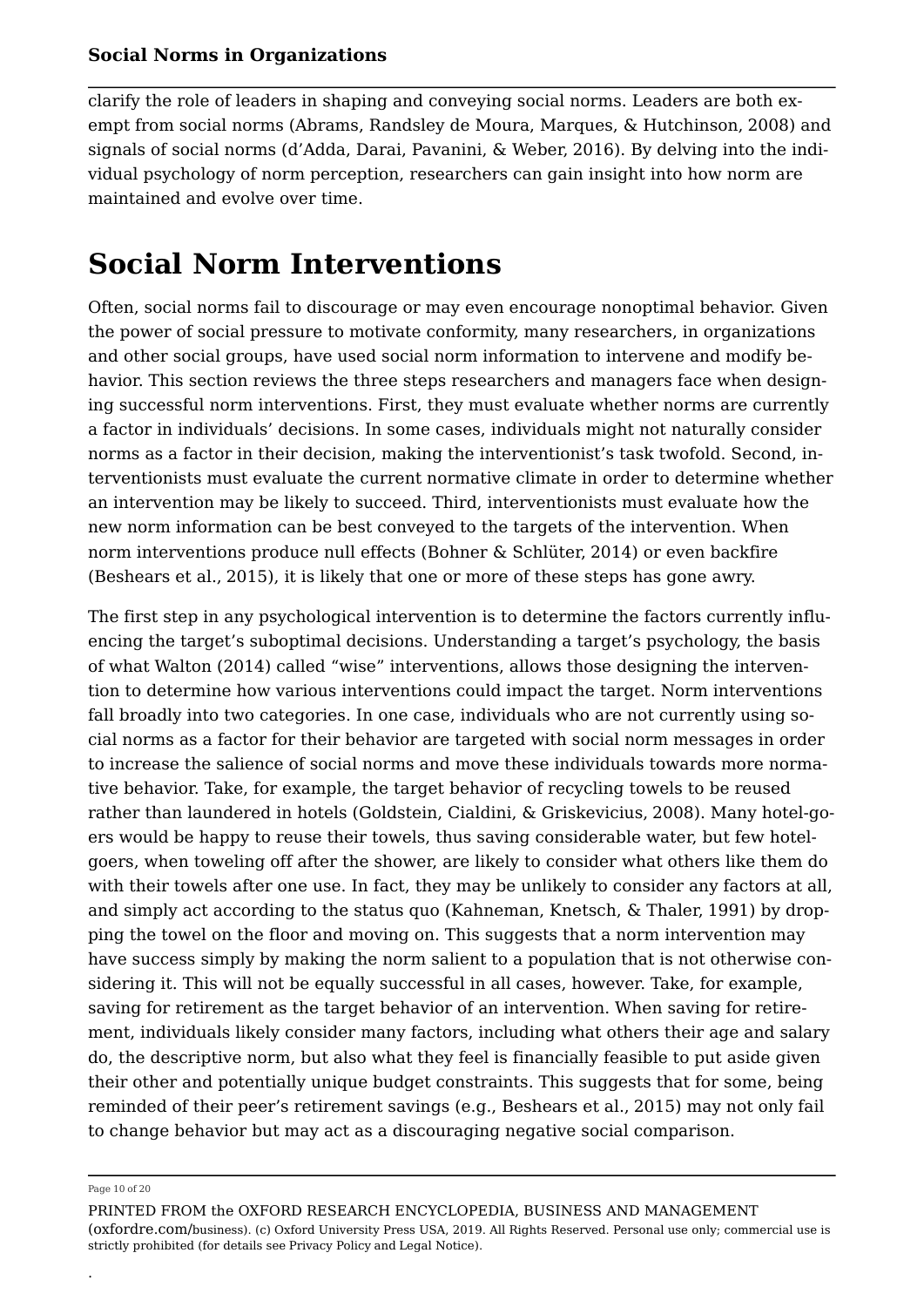Alternatively, some social norm interventions target situations in which individuals are currently influenced by a norm but one that is viewed as suboptimal. These interventions tend to take place in the domain of risky behaviors, whether that is the use of tobacco (Hansen & Graham, 1991) or illegal drugs (Perkins, 2003), the practice of safe sex (Lynch, Mowrey, Nesbitt, & O'Neill, 2004), gender-based aggression (Paluck & Ball, 2010), student bullying (Sandstrom, Makover, & Bartini, 2013), or alcohol abuse (Agostinelli, Brown, & Miller, 1995). The assumption behind interventions in each of these situations is that some number of the population is engaging in the risky behavior only because they feel their peers' social approval is dependent upon doing so. Interventions in this case can only be successful to the degree that these individuals have misperceived the social norm, which is to say to the degree that fewer individuals support the risky behavior in reality than in these individuals' estimation of the social norm.

This situation, known as pluralistic ignorance (Prentice & Miller, 1993), is an excellent example of why the second step outlined above, evaluating the normative climate prior to intervening, is crucial in social norm interventions. Situations of pluralistic ignorance, where individuals falsely believe that only they disagree with the norm, are well-suited for norm interventions. When evaluating the normative climate, those desiring to change the norm must evaluate both the current base rate of the relevant behaviors (e.g., how much individuals drink, how often people recycle versus launder their towels) and then evaluate the current perceptions of these behaviors (e.g., how much do individuals think their peers drink, how often do individuals think others recycle versus launder their towels). If the target's perception of the social norm is accurate, a social norm intervention is unlikely to have a strong impact. Beyond potentially increasing the salience of the social norm as a factor in decision-making, the target does not gain any novel information from a social norm intervention, because they already have an accurate perception. If individuals have an overoptimistic view of the norm (e.g., they believe many of their peers recycle their towels, but fewer actually do) then a norm intervention could adversely affect the target behavior, a variation of the so-called "boomerang effect," where individuals who are performing better than average learn the norm and slack off as a result (Schultz, Nolan, Cialdini, Goldstein, & Griskevicius, 2007).

However, in cases where individuals misperceive the norm due to pluralistic ignorance, norm interventions have more leverage. In these cases, some portion of the population feel trapped by the norm—they feel pressured by the norm to drink, smoke, have unprotected sex, or enact another risky behavior more than they wish to. Because these individuals misperceive the norm, they are the ideal targets for accurate social norm information, which might correct their misperception and allow them to feel less social pressure. One key task in evaluating the normative climate prior to intervening is determining what portion of the population currently misperceive the norm in a counterproductive direction and as a consequence behave within this misperceived range of acceptable behavior (cf. Scheibehenne, Jamil, & Wagenmakers, 2016). In some cases, evaluating the organization broadly through surveys may make the most sense, but when the suspected pluralistic ig

#### Page 11 of 20

.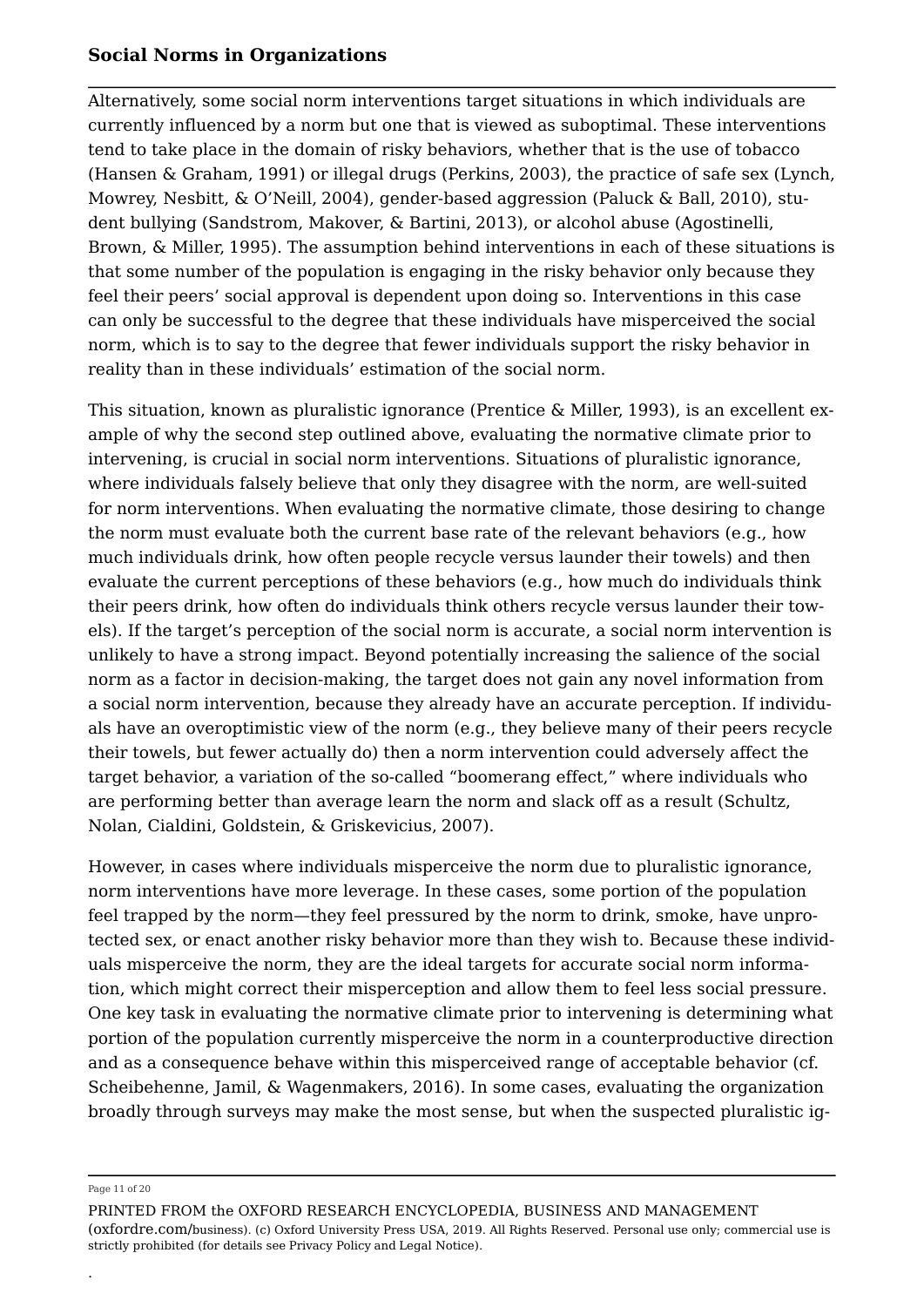norance is situated in a smaller unit, such as a corporate board (Westphal & Bednar, 2005; Zhu & Westphal, 2011), it may be more viable to perform discrete interviews.

Once a researcher has evaluated and determined that a given situation is appropriate for a norm intervention, there are several possible ways to convey social norms to the target population. Social norms marketing campaigns publicize a single or small set of summary statistics that serve as a representation of the descriptive ("80% of students drink less than two drinks at parties") or prescriptive ("80% of students are against trash-talking at this school") norms (Burchell, Rettie, & Patel, 2013). Social norm marketing is particularly useful because it can be disseminated widely without extra cost, but it may require surveying the reference group for prescriptive judgments or when descriptive data are not already recorded. Personalized normative feedback offers the same norm information as social norms marketing but augments it with a personal comparison. For example, individuals might learn that they "consume more water than 60% of. . . [their] neighbors" (Ferraro & Price, 2013) or that they use "15% less electricity than. . . efficient neighbors" (Allcott, 2011). This approach requires more tailoring than social norms marketing, because it presents individual-level data as well as the relative standing compared to the aggregate norm, but it also conveys greater information and therefore can make a greater impact. Some researchers take norm interventions a step further with focus group discussions where the target group meets together to discuss the social norm information and their feelings about the target behavior (LaBrie et al., 2013; Reilly & Wood, 2008; Schroeder & Prentice, 1998). Recent investigations have also targeted small focus group interventions specifically at socially salient students, who then, via their change in attitude and behavior, change the perceived social norm in the broader network (Paluck & Shepherd, 2012; Paluck, Shepherd, & Aronow, 2016).

Several questions remain open in crafting the most effective or efficient social norm interventions. For example, imagine designing a norm intervention to encourage low-income individuals to open a bank account. The researcher has a choice of two frames, both of which use descriptive norms to encourage the behavior. In frame A, the researcher publicizes a basic social norms marketing message: X% of people like you are opening a bank account. In frame B, the researcher adds a further statement: X% of people like you are working to become financially stable by opening a bank account. Which frame should encourage a greater number of people to open the bank account? When structuring a norm intervention, it's unclear whether linking the micro behavior, opening a bank account, to the broader prototype, being financially stable, should improve the efficacy of the intervention or weaken it, because current research suggests both results are probable. By emphasizing the broader prototype or goal, the intervention might show improved efficacy via identity relevance or norm spillovers. By communicating the broader prototype, a norm intervention can potentially strengthen the identity relevance of the normative message by linking it to a valued goal (e.g., being green, being financially stable). This is perhaps a better strategy than relying on only other social categories, such as gender, race, or socioeconomic status, because it's often unclear which category forms the most important reference group. Does an employee look only to the same title for a comparison on retirement savings? Only the same age? Perhaps by stressing the relevant goal one can

#### Page 12 of 20

.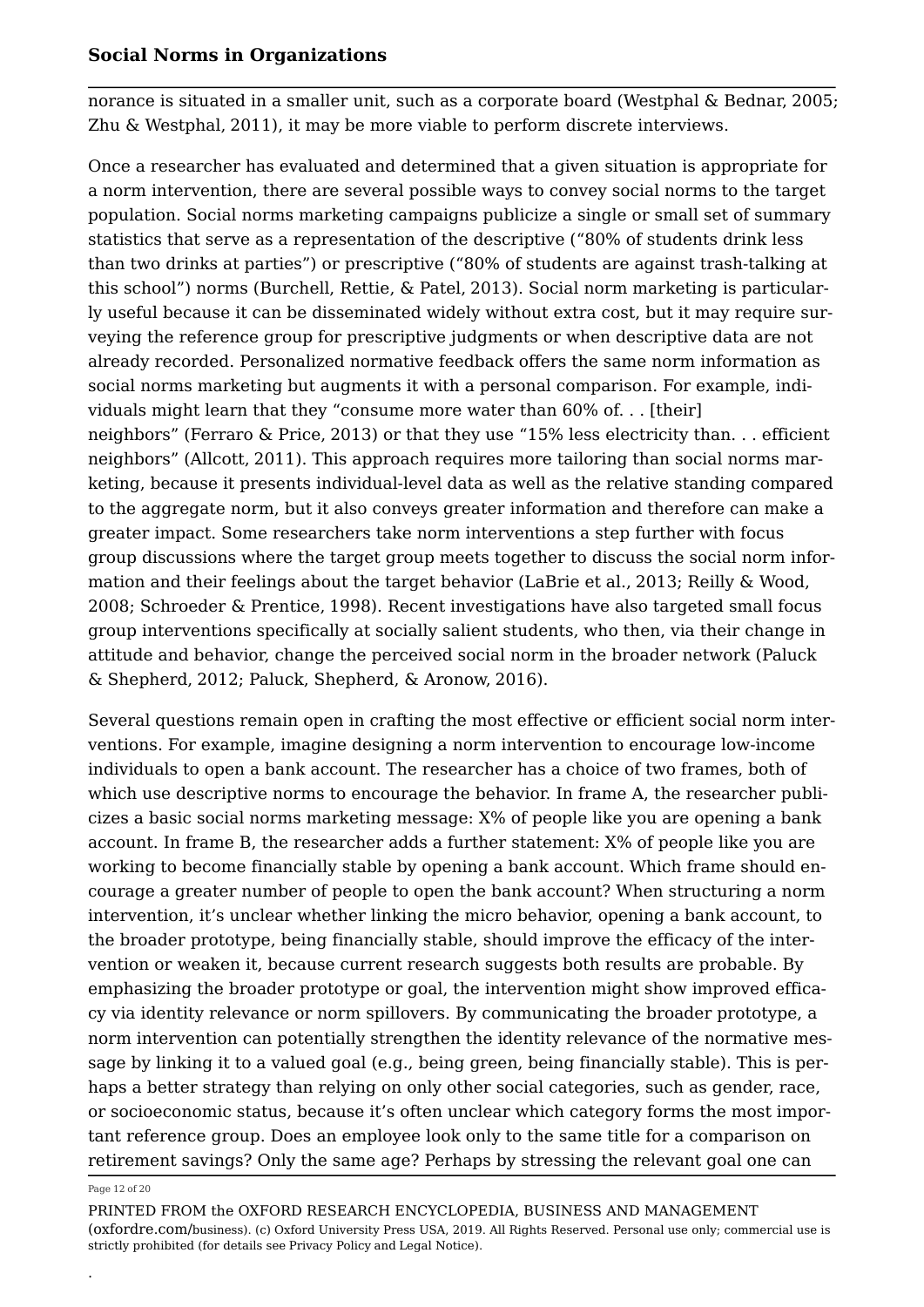sidestep some of these delineations (e.g., X% of employees are being preparing for their future by saving in their 401k).

Furthermore, stressing the broader prototype could encourage spillover effects from one micro behavioral norm to another. To the extent that individuals view multiple behavioral actions as linked to a broader prototype (e.g., good team member), inducing them to enact one of the behaviors should increase their willingness to take other related actions. For example, a norm campaign that successfully convinced targets to begin composting in order to comply with a "green identity" might also increase their willingness to conserve water, in order to achieve the same identity goal. Spillovers of this type can lead to a cycle of reinforcement of each behavior, thereby leading to longer-lasting norm changes.

There is another stream of research, however, that suggests that individuals' past behaviors, particularly those with moral connotations, can license them to resist taking similar behaviors in the future (Mullen & Monin, 2016; Monin & Miller, 2001). Evidence for such *moral licensing* would suggest that when individuals are confronted with a request for a potentially taxing behavior, such as mentoring a new coworker, they may use previous instances of good citizenship to license them to refuse the request. The risk of moral licensing can be expected to be greater in the case of norm interventions that reference a broader prototype, because it will bring to mind a broader set of potentially licensing behaviors. To recall an earlier example, one might imagine targets who don't want to open a bank account releasing themselves from the restrictive power of a norm intervention by pointing to other steps they have taken (e.g., cutting extraneous spending, paying down debt) that showed their commitment to financial security.

This last example illustrates just one way in which researchers would benefit from sharpening their understanding of the psychology involved in norm interventions. Given the powerful effects that norm interventions can have on behavior, and the increasing prevalence of behavioral science in public policy spheres, organizational scholars studying social norms can have a considerable impact in shaping behavior in and beyond organizations.

## **References**

Abrams, D., Randsley de Moura, G., Marques, J. M., & Hutchison, P. (2008). Innovation credit: When can leaders oppose their group's norms? *Journal of Personality and Social Psychology*, *95*(3), 662–678.

Adler, P. (1993). The learning bureaucracy: New United Motors Manufacturing, Inc. In B. Staw & L. Cummings (Eds.), *Research in Organizational Behavior* (Vol. 15, pp. 111–194). Greenwich, CT: JAI Press.

Agostinelli, G., Brown, J. M., & Miller, W. R. (1995). Effects of normative feedback on consumption among heavy drinking college students. *Journal of Drug Education*, *25*(1), 31– 40.

Page 13 of 20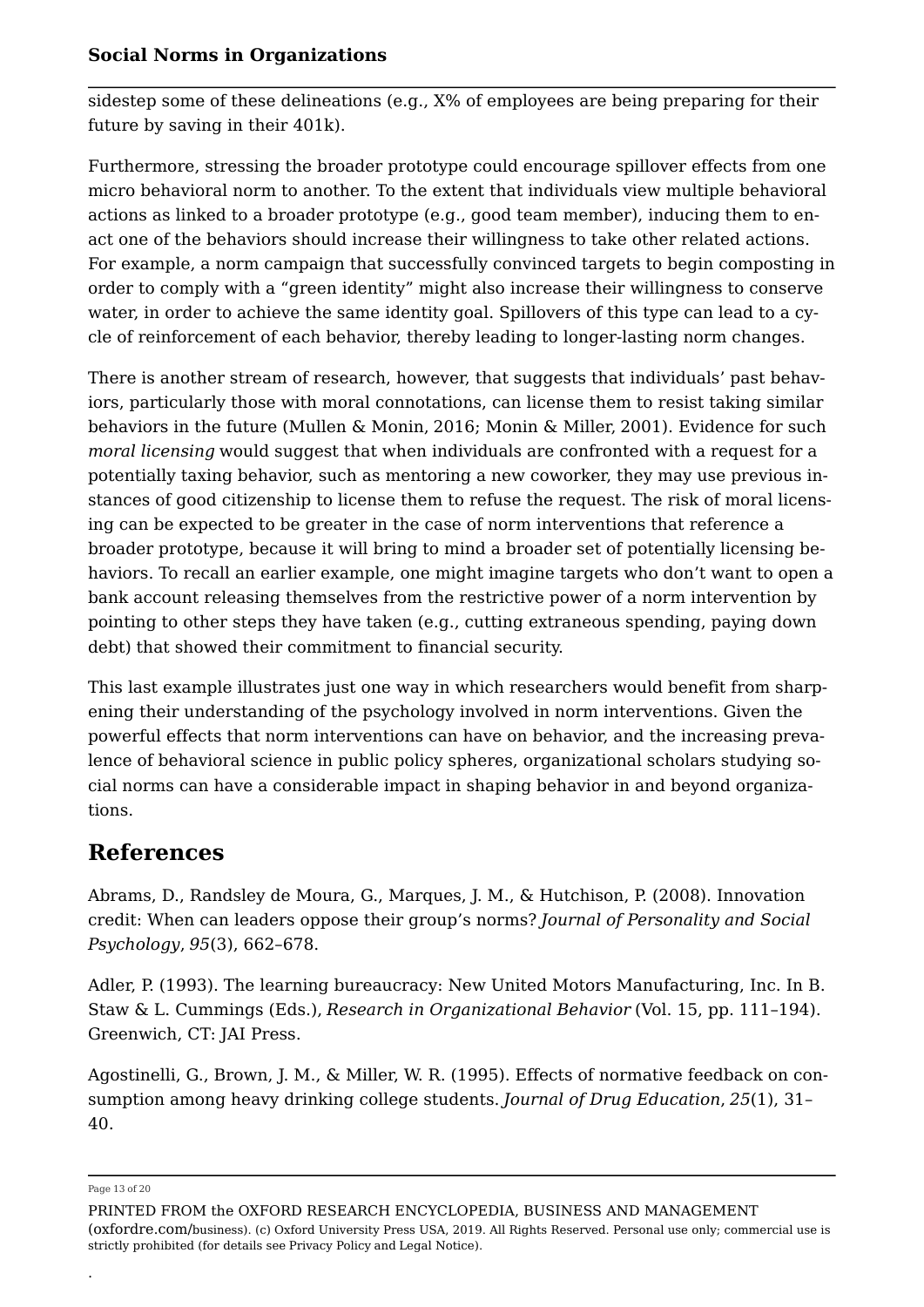Alexander, J. M. (2007). *The structural evolution of morality*. Cambridge, U.K.: Cambridge University Press.

Allcott, H. (2011). Social norms and energy conservation. *Journal of Public Economics*, *95*(9), 1082–1095.

Allport, F. H. (1933). *Institutional behavior*. Chapel Hill: University of North Carolina Press.

Anderson, J. E., & Dunning, D. (2014). Behavioral norms: Variants and their identification. *Social and Personality Psychology Compass*, *8*(12), 721–738.

Asch, S. E. (1951). Effects of group pressure upon the modification and distortion of judgments. In H. Guetzkow (Ed.), *Group leadership and men* (pp. 177–190). Pittsburg, PA: Carnegie Press.

Axelrod, R. (1986). An evolutionary approach to norms. *American Political Science Review, 80*(4), 1095–1111.

Bandura, A. (1973). *Aggression: A social learning analysis*. Oxford: Prentice-Hall.

Beshears, J., Choi, J. J., Laibson, D., Madrian, B. C., & Milkman, K. L. (2015). The effect of providing peer information on retirement savings decisions. *Journal of Finance*, *70*(3), 1161–1201.

Bettenhausen, K., & Murnighan, J. K. (1985). The emergence of norms in competitive decision-making groups. *Administrative Science Quarterly*, *30*(3), 350–372.

Bettenhausen, K. L., & Murnighan, J. K. (1991). The development of an intragroup norm and the effects of interpersonal and structural challenges. *Administrative Science Quarterly*, *36*(1), 20–35.

Bicchieri, C. (2006). *The grammar of society: The nature and dynamics of social norms*. Cambridge, U.K.: Cambridge University Press.

Bicchieri, C., & Muldoon, R. (2014). **Social norms**. In E. N. Zalta (Ed.), *Stanford encyclopedia of philosophy*. Stanford, CT: Stanford University.

Bicchieri, C., Duffy, J., & Tolle, G. (2004). Trust among strangers. *Philosophy of Science*, *71*(3), 286–319.

Bikhchandani, S., Hirshleifer, D., & Welch, I. (1998). Learning from the behavior of others: Conformity, fads, and informational cascades. *The Journal of Economic Perspectives*, *12*(3), 151–170.

Birenbaum, A., & Sagarin, E. (1976). *Norms and human behavior*. New York: Praeger.

Bohner, G., & Schlüter, L. E. (2014). **A room with a viewpoint revisited: Descriptive norms and hotel guests' towel reuse behavior**. *PloS one*, *9*(8), e104086.

Page 14 of 20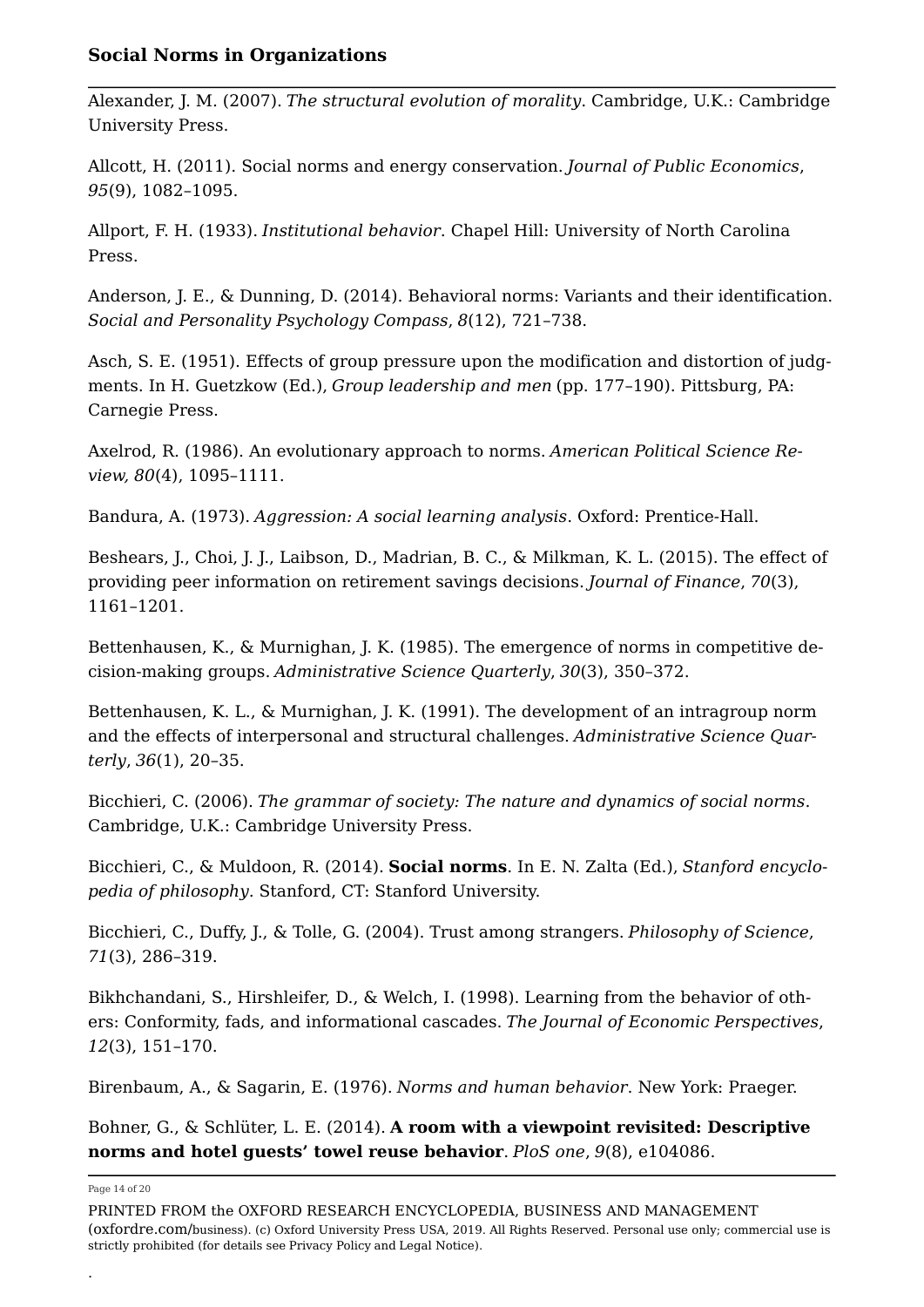Burchell, K., Rettie, R., & Patel, K. (2013). Marketing social norms: Social marketing and the "social norm approach." *Journal of Consumer Behaviour*, *12*(1), 1–9.

Chatman, J. A. (2010). Norms in mixed sex and mixed race work groups. *Academy of Management Annals*, *4*(1), 447–484.

Chatman, J. A., & Flynn, F. J. (2001). The influence of demographic heterogeneity on the emergence and consequences of cooperative norms in work teams. *Academy of Management Journal*, *44*(5), 956–974.

Cialdini, R. B., Demaine, L. J., Sagarin, B. J., Barrett, D. W., Rhoads, K., & Winter, P. L. (2006). Managing social norms for persuasive impact. *Social Influence*, *1*(1), 3–15.

Cialdini, R. B., & Goldstein, N. J. (2004). Social influence: Compliance and conformity. *Annual Review of Psychology*, *55*, 591–621.

Cialdini, R. B., Reno, R. R., & Kallgren, C. A. (1990). A focus theory of normative conduct: Recycling the concept of norms to reduce littering in public places. *Journal of Personality and Social Psychology*, *58*(6), 1015–1026.

Collins, J., & Porras, J. (1994). *Built to last: Successful habits of visionary companies*. New York: Harper-Business.

d'Adda, G., Darai, D., Pavanini, N., & Weber, R. A. (2016). **Do leaders affect ethical conduct?** *Journal of European Economic Association, jvw027*.

Dalton, M. (1948). The industrial "rate buster": A characterization. *Human Organization*, *7*(1), 5–18.

Dannals, J. E., & Miller, D. T. (2017). *Social norm perception in groups with outliers*. *Journal of Experimental Psychology: General*, *146*(9), 1342–1359.

Deutsch, M., & Gerard, H. B. (1955). A study of normative and informational social influences upon individual judgment. *Journal of Abnormal and Social Psychology*, *51*(3), 629– 636.

DiMaggio, P. J., & Powell, W. W. (1983). The iron cage revisited: Institutional isomorphism and collective rationality in organizational fields. *American Sociological Review*, *48*(2), 147–160.

Dobbin, F., & Kelly, E. L. (2007). How to stop harassment: Professional construction of legal compliance in organizations. *American Journal of Sociology*, *112*(4), 1203–1243.

Elias, N. (1939). *The civilizing process: The development of manners* (Vol. 1). New York: Urizen Books.

Fehr, E., & Fischbacher, U. (2004). Social norms and human cooperation. *Trends in Cognitive Sciences*, *8*(4), 185–190.

Page 15 of 20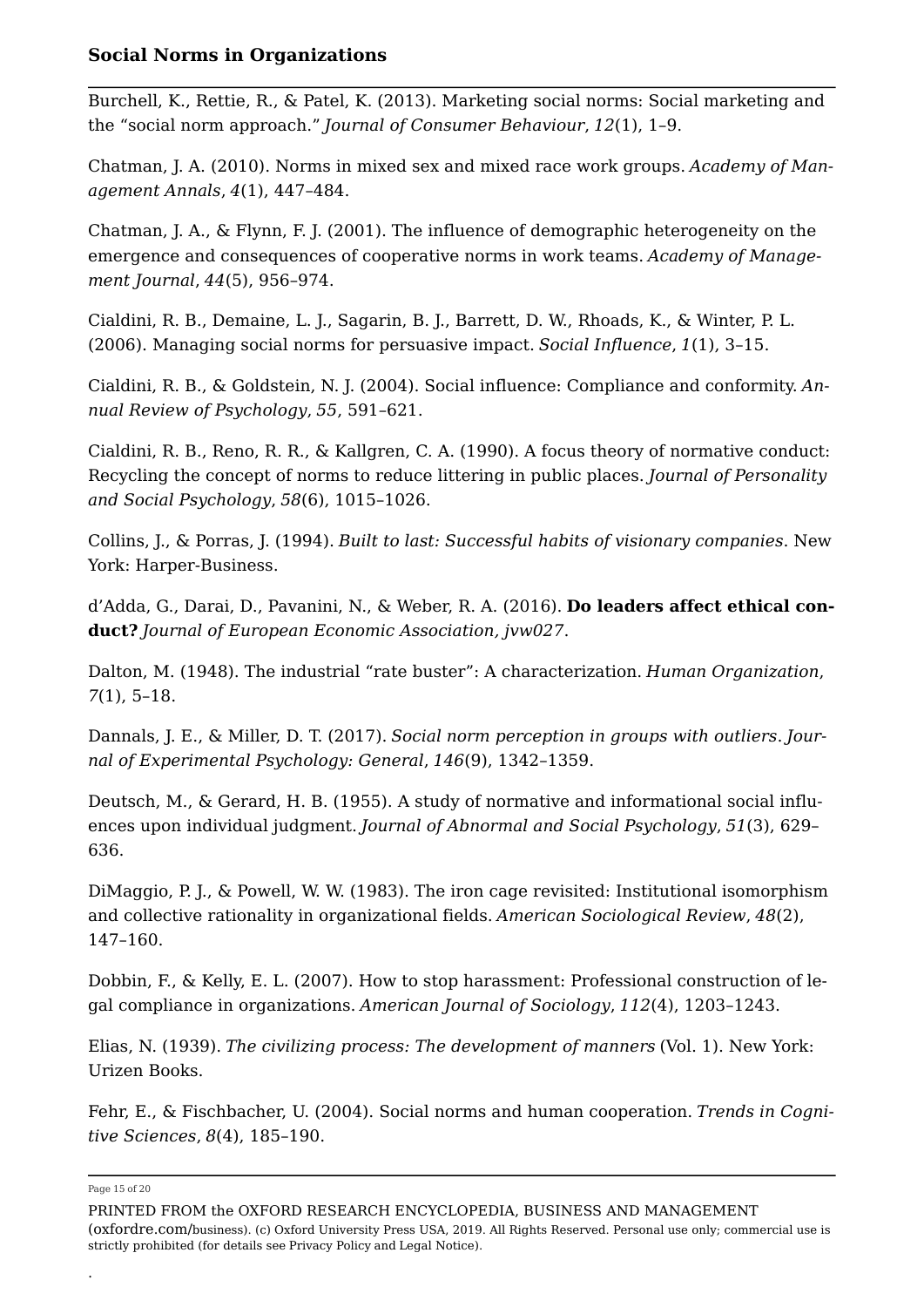Ferraro, P. J., & Price, M. K. (2013). Using nonpecuniary strategies to influence behavior: Evidence from a large-scale field experiment. *Review of Economics and Statistics*, *95*(1), 64–73.

Gelfand, M. J., Raver, J. L., Nishii, L., Leslie, L. M., & Lun, J. (2011). Differences between tight and loose cultures: A 33-nation study. *Science*, *332*(6033), 1100–1104.

Gibbs, J. P. (1965). Norms: The problem of definition and classification. *American Journal of Sociology*, *70*(5), 586–594.

Goldstein, N. J., Cialdini, R. B., & Griskevicius, V. (2008). A room with a viewpoint: Using social norms to motivate environmental conservation in hotels. *Journal of Consumer Research*, *35*(3), 472–482.

Hansen, W. B., & Graham, J. W. (1991). Preventing alcohol, marijuana, and cigarette use among adolescents: Peer pressure resistance training versus establishing conservative norms. *Preventive Medicine*, *20*(3), 414–430.

Hechter, M., & Opp, K. D. (2001). *Social norms*. New York: Russell Sage Foundation.

Henrich, J., & Boyd, R. (2001). Why people punish defectors: Weak conformist transmission can stabilize costly enforcement of norms in cooperative dilemmas. *Journal of Theoretical Biology*, *208*(1), 79–89.

Hogg, M. A., & Reid, S. A. (2006). Social identity, self-categorization, and the communication of group norms. *Communication Theory*, *16*, 7–30.

Hogg, M. A., & Terry, D. I. (2000). Social identity and self-categorization processes in organizational contexts. *Academy of Management Review*, *25*(1), 121–140.

Jacobs, R. C., & Campbell, D. T. (1961). The perpetuation of an arbitrary tradition through several generations of a laboratory microculture. *Journal of Abnormal and Social Psychology*, *62*(3), 649–658.

Janoff-Bulman, R., Sheikh, S., & Hepp, S. (2009). Proscriptive versus prescriptive morality: Two faces of moral regulation. *Journal of Personality and Social Psychology*, *96*(3), 521–537.

Kahneman, D., Knetsch, J. L., & Thaler, R. H. (1991). Anomalies: The endowment effect, loss aversion, and status quo bias. *Journal of Economic Perspectives*, *5*(1), 193–206.

Kahneman, D., & Miller, D. T. (1986). Norm theory: Comparing reality to its alternatives. *Psychological Review*, *93*(2), 136–153.

Kreps, T. A. (2015). When an issue becomes a lens: People who moralize an issue view their social world in terms of that issue. PhD diss., Stanford University, Graduate School of Business. Retrieved from **purl.stanford.edu/fx624mm0616**.

Page 16 of 20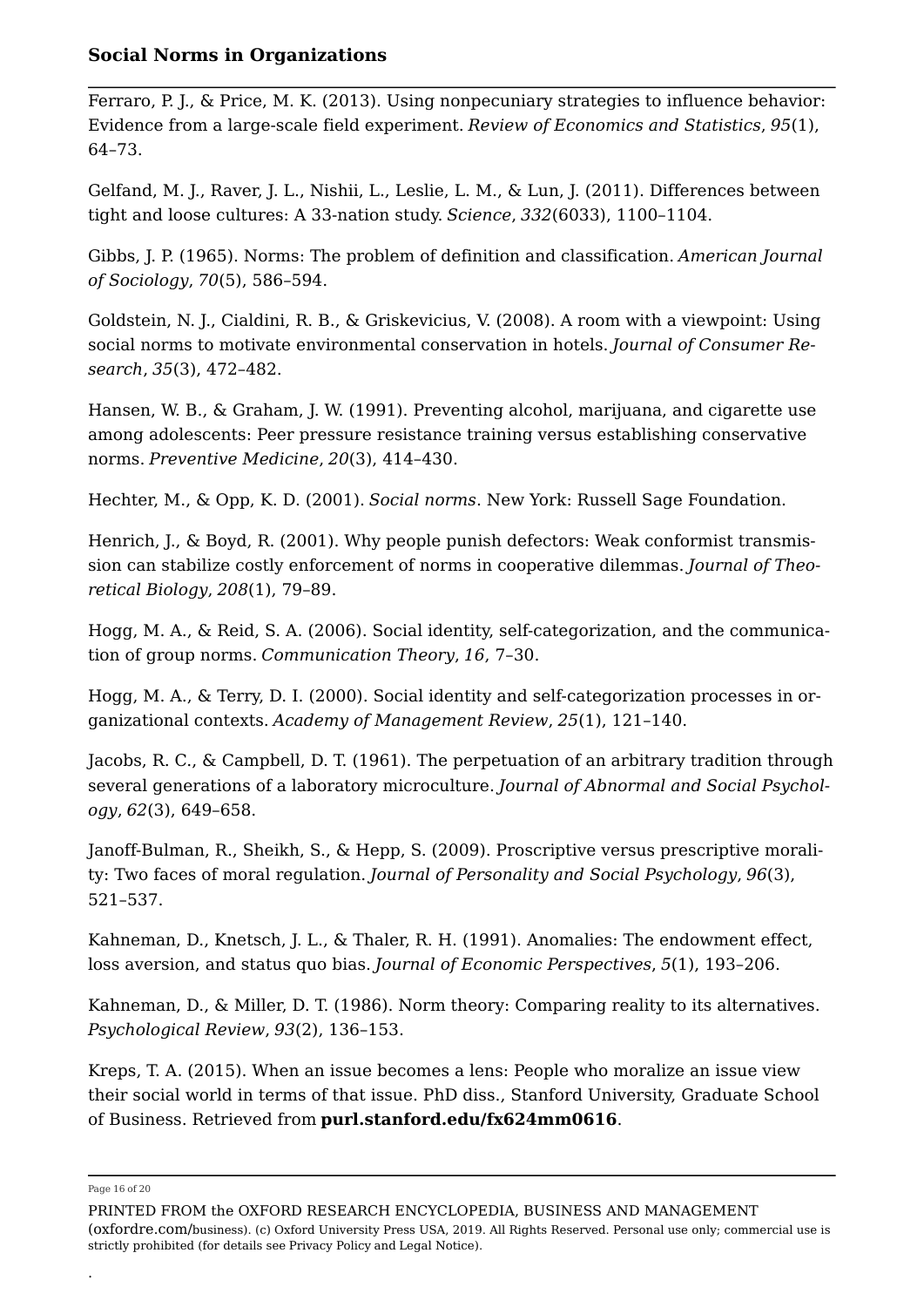Krupka, E. L., & Weber, R. A. (2013). Identifying social norms using coordination games: Why does dictator game sharing vary? *Journal of the European Economic Association*, *11*(3), 495–524.

LaBrie, J. W., Lewis, M. A., Atkins, D. C., Neighbors, C., Zheng, C., Kenney, S. R., . . . Grossbard, J. (2013). RCT of web-based personalized normative feedback for college drinking prevention: Are typical student norms good enough? *Journal of Consulting and Clinical Psychology*, *81*(6), 1074–1086.

Likert, R. (1958). Effective supervision: An adaptive and relative process. *Personnel Psychology*, *11*, 317–332.

Lynch, J., Mowrey, R., Nesbitt, G., & O'Neill, D. F. (2004). Risky business: Misperceived norms of sexual behavior among college students. *NASPA Journal*, *42*(1), 21–35.

MacCoun, R. J. (2012). The burden of social proof: Shared thresholds and social influence. *Psychological Review*, *119*(2), 345–372.

McAdams, R. H. (1997). The origin, development, and regulation of norms. *Michigan Law Review*, *96*(2), 338–433.

Milgram, S., Bickman, L., & Berkowitz, L. (1969). Note on the drawing power of crowds of different size. *Journal of Personality and Social Psychology*, *13*(2), 79–82.

Milgram, S., Liberty, H. J., Toledo, R., & Wackenhut, J. (1986). Response to intrusion into waiting lines. *Journal of Personality and Social Psychology*, *51*(4), 683–689.

Miller, D. T., & Prentice, D. A. (2016). Changing norms to change behavior. *Annual Review of Psychology*, *67*(1), 339–361.

Monin, B., Sawyer, P. J., & Marquez, M. J. (2008). The rejection of moral rebels: Resenting those who do the right thing. *Journal of Personality and Social Psychology*, *95*(1), 76–93.

Monin, B., & Miller, D. T. (2001). Moral credentials and the expression of prejudice. *Journal of personality and social psychology*, *81*(1), 33.

Morris, M. W., Hong, Y, Chiu, C, & Liu, Z. (2015). Normology: Integrating insights about social norms to understand cultural dynamics. *Organizational Behavior and Human Decision Processes*, *129*, 1–13.

Mullen, E. & Monin, B. (2016). Consistency versus licensing effects of past moral behavior. *Annual Review of Psychology*, *67*, 363–385.

Nakashima, N. A., Halali, E., & Halevy, N. (2017). Third parties promote cooperative norms in repeated interactions. *Journal of Experimental Social Psychology*, *68*, 212–223.

O'Reilly, C. A., & Chatman, J. A. (1996). Culture as social control: Corporations, cults and commitment. *Research in Organizational Behavior*, *18*, 157–200.

Page 17 of 20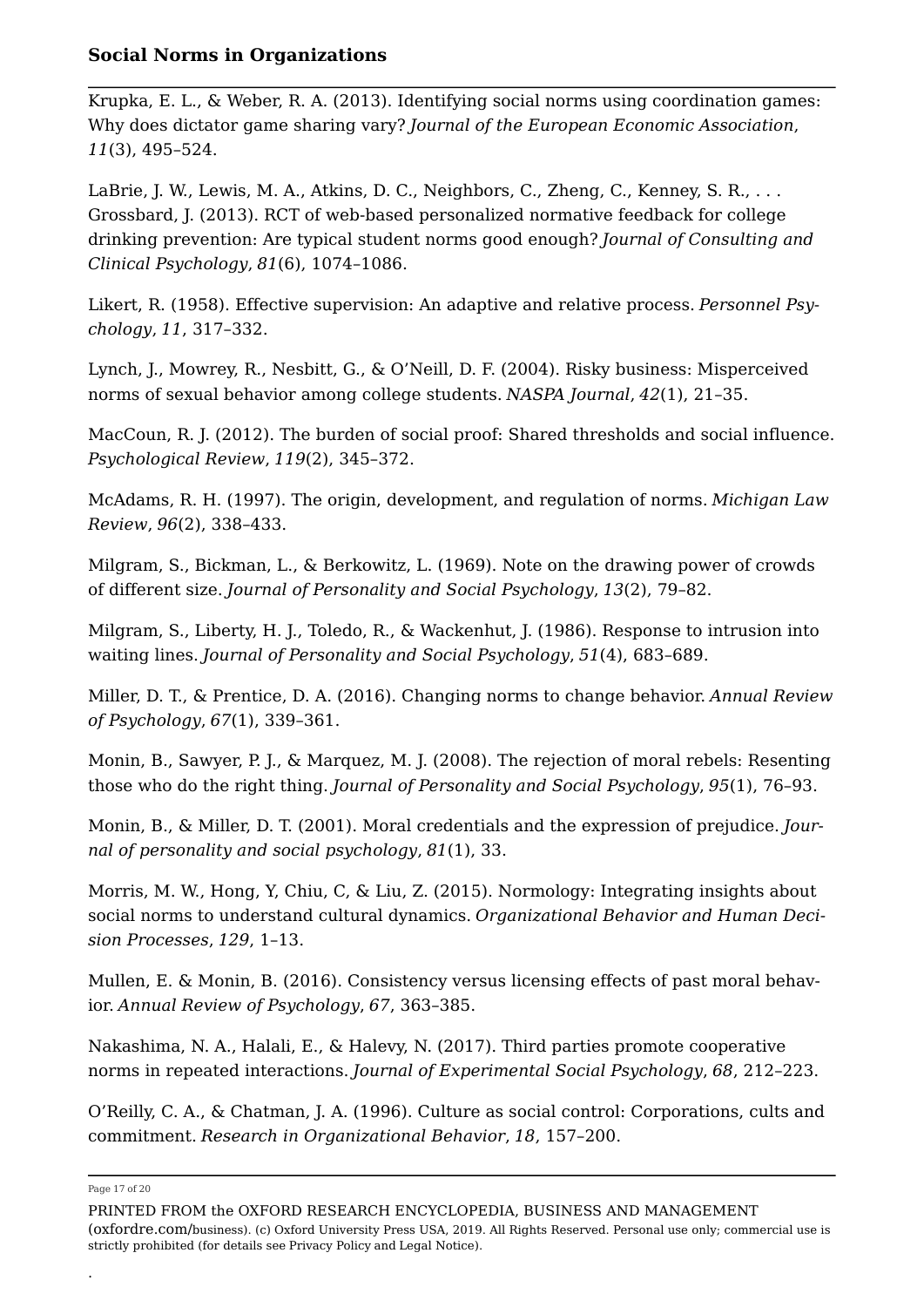O'Reilly, C. A., Chatman, J., & Caldwell, D. F. (1991). People and organizational culture: A profile comparison approach to assessing person-organization fit. *Academy of Management Journal*, *34*(3), 487–516.

Paluck, E. L. (2009). Reducing intergroup prejudice and conflict using the media: A field experiment in Rwanda. *Journal of Personality and Social Psychology*, *96*(3), 574–587.

Paluck, E. L., & Ball, L. (2010). **Social norms marketing to reduce gender based violence: A literature review and critical assessment**. *IRC Policy Briefcase*.

Paluck, E. L., Lagunes, P., Green, D. P., Vavreck, L., Peer, L., & Gomila, R. (2015). **Does product placement change television viewers' social behavior?** *PloS one*, *10*(9), e0138610.

Paluck, E. L., & Shepherd, H. (2012). The salience of social referents: A field experiment on collective norms and harassment behavior in a school social network. *Journal of Personality and Social Psychology*, *103*(6), 899–915.

Paluck, E. L., Shepherd, H., & Aronow, P. M. (2016). Changing climates of conflict: A social network experiment in 56 schools. *Proceedings of the National Academy of Sciences*, *113*(3), 566–571.

Parsons, T. (1951). *The social system*. New York: Routledge.

Perkins, H. (2003). *The social norms approach to preventing school and college age substance abuse: A handbook for educators, counselors, and clinicians*. San Francisco: Jossey-Bass.

Prentice, D. A., & Miller, D. T. (1993). Pluralistic ignorance and alcohol use on campus: Some consequences of misperceiving the social norm. *Journal of Personality and Social Psychology*, *64*(2), 243–256.

Reilly, D. W., & Wood, M. D. (2008). A randomized test of a small-group interactive social norms intervention. *Journal of American College Health*, *57*(1), 53–60.

Sandstrom, M., Makover, H., & Bartini, M. (2013). Social context of bullying: Do misperceptions of group norms influence children's responses to witnessed episodes? *Social Influence*, *8*(2–3), 196–215.

Scheibehenne, B., Jamil, T., & Wagenmakers, E. J. (2016). Bayesian evidence synthesis can reconcile seemingly inconsistent results: The case of hotel towel reuse. *Psychological Science*, *27*(7), 1043–1046.

Schelling, T. C. (1980). *The strategy of conflict*. Cambridge, MA: Harvard University Press.

Schroeder, C. M., & Prentice, D. A. (1998). Exposing pluralistic ignorance to reduce alcohol use among college students. *Journal of Applied Social Psychology*, *28*(23), 2150–2180.

Page 18 of 20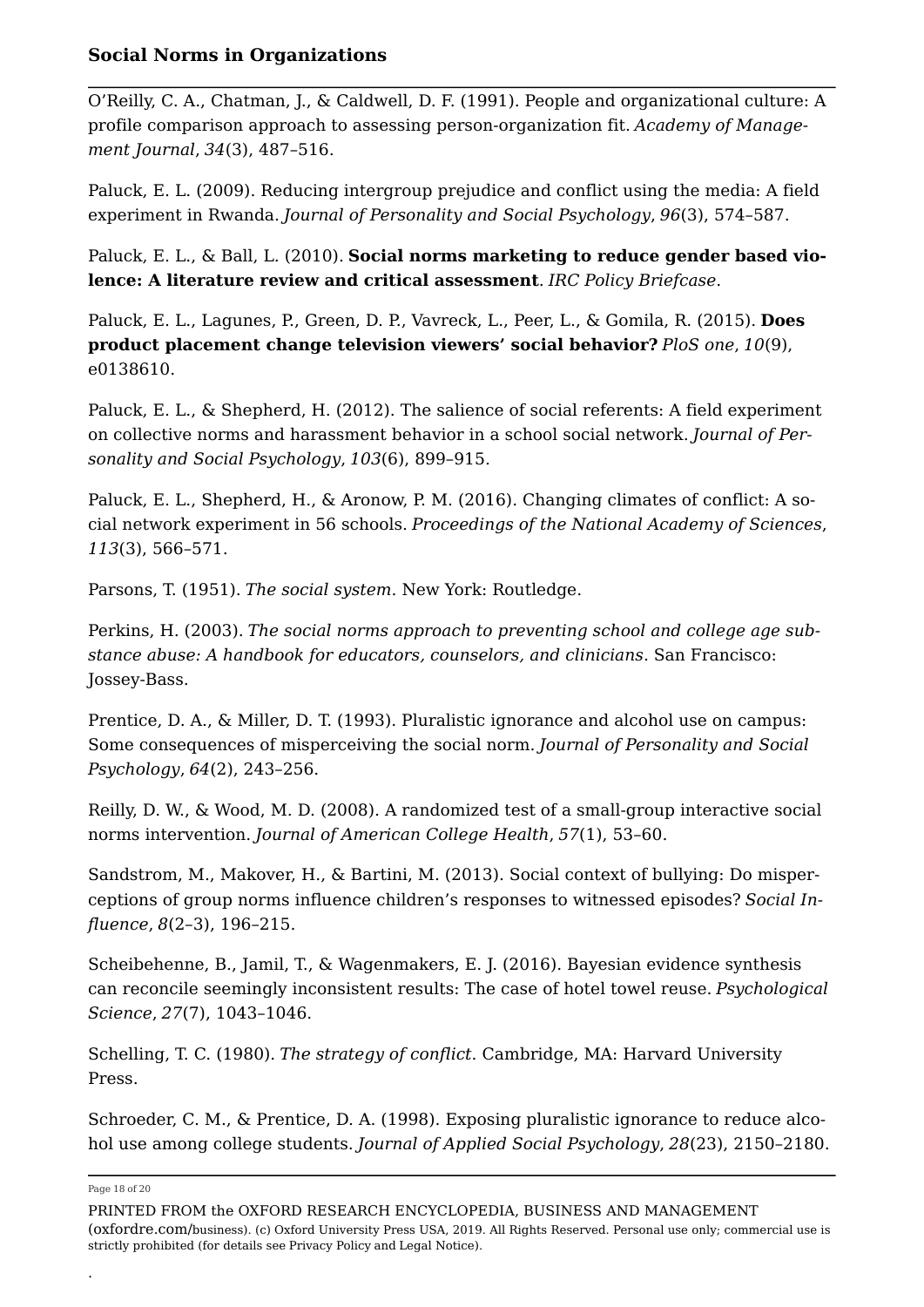Schultz, P. W., Nolan, J. M., Cialdini, R. B., Goldstein, N. J., & Griskevicius, V. (2007). The constructive, destructive, and reconstructive power of social norms. *Psychological Science*, *18*(5), 429–434.

Selznick, P. (1996). Institutionalism "old" and "new." *Administrative Science Quarterly*, *41*(2), 270–277.

Sherif, M. (1936). *The psychology of social norms*. New York: Harper.

Sørensen, J. B. (2002). The strength of corporate culture and the reliability of firm performance. *Administrative Science Quarterly*, *47*(1), 70–91.

Stephan, E. J., Lafrance, A., Wilson, A., Ethier, N., Spencer, S., & Zanna, M. P. (2008). Victoria's dirty secret: How socio-cultural norms influence adolescent girls and women. *Personality and Social Psychology Bulletin*, *34*, 288–301.

Stone, R. (1952). Mobility factors as they affect workers' attitudes and conduct toward incentive systems. *American Sociological Review*, *17*(1), 58–64.

Sugden, R. (1989). Spontaneous order. *The Journal of Economic Perspectives*, *3*(4), 85–97.

Sugden, R. (2000). The motivating power of expectations. In J. Nida-Rümelin and W. Spohu (Eds.), *Rationality, rules, and structure* (pp. 102–130). Dordrecht, The Netherlands: Kluwer.

Tetlock, P. E., Kristel, O. V., Elson, S. B., Green, M. C., & Lerner, J. S. (2000). The psychology of the unthinkable: Taboo trade-offs, forbidden base rates, and heretical counterfactuals. *Journal of Personality and Social Psychology*, *78*(5), 853–870.

Thaler, R. H., & Sunstein, C. R. (2008). *Nudge: Improving decisions about health, wealth, and happiness*. New Haven, CT: Yale University Press.

Ullmann-Margalit, E. (1977). *The emergence of norms*. Oxford: Clarendon.

Van Maanen, J. (1991). The smile factory: Work at Disneyland. In P. J. Frost, L. F. Moore, M. R. Louis, C. C. Lundberg, & J. Martin (Eds.), *Reframing organizational culture* (pp. 11– 24). Newbury Park, CA: SAGE.

Walton, G. M. (2014). The new science of wise psychological interventions. *Current Directions in Psychological Science*, *23*(1), 73–82.

Westphal, J. D., & Bednar, M. K. (2005). Pluralistic ignorance in corporate boards and firms' strategic persistence in response to low firm performance. *Administrative Science Quarterly*, *50*(2), 262–298.

Whyte, W. F. (1955). *Money and motivation: An analysis of incentives in the industry*. New York: Harper.

Young, H. P. (1993). The evolution of conventions. *Econometrica*, *61*(1), 57–84.

Page 19 of 20